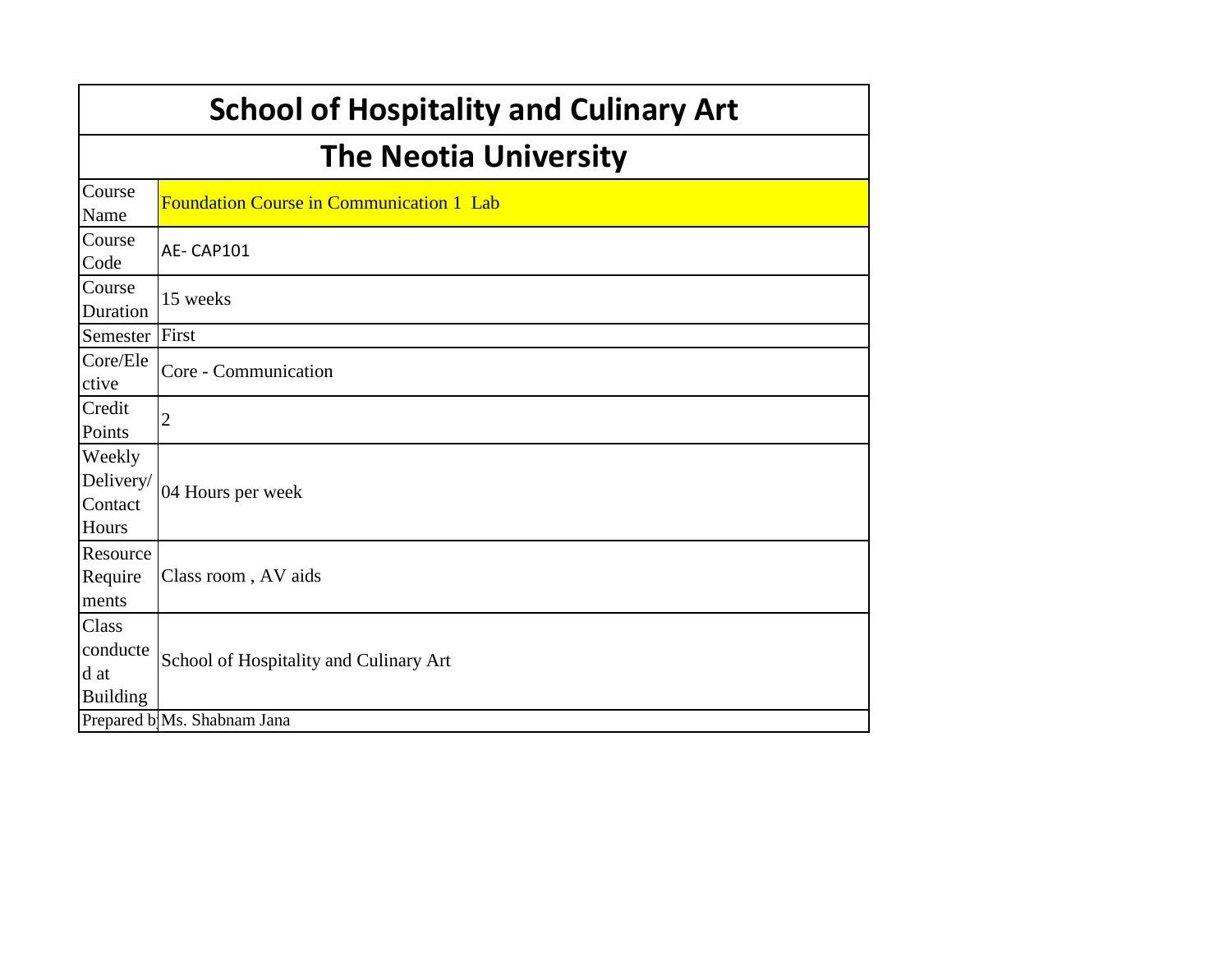### **Course Description**

This course will help our students in improving their Communication Skills. Students will learn to communicate effectively & efficiently which actually is essential in Hospitality Industry.

# **Course Outcomes (COs)/ Learning Outcomes (LOs)**

After completion of the semester students will be able to confidently communicate in Hospitality Industry. Students will be able to converse, participate in Debates and Extempore successfully.

**Prescribed and Recommended Readings:**

**Required Textbook(s)**

**Recommended Reading(s**)A COURSE ON COMMUNICATION SKILLS FOR PROFESSIONAL STUDENTS: Basics and Concepts - by Dr. Y. Vijaya Babu ;Handbook on Public Speaking, Presentation & Communication Skills: Principles & Practices to create high impact presentations & meaningful conversations - by Sailesh Patil

#### **Other Learning Resources for use:**

Informative YouTube Videos, www.slideshare.net, Various links provided by the book publishers etc.

**Parameters required from the students:** Basic understanding of English language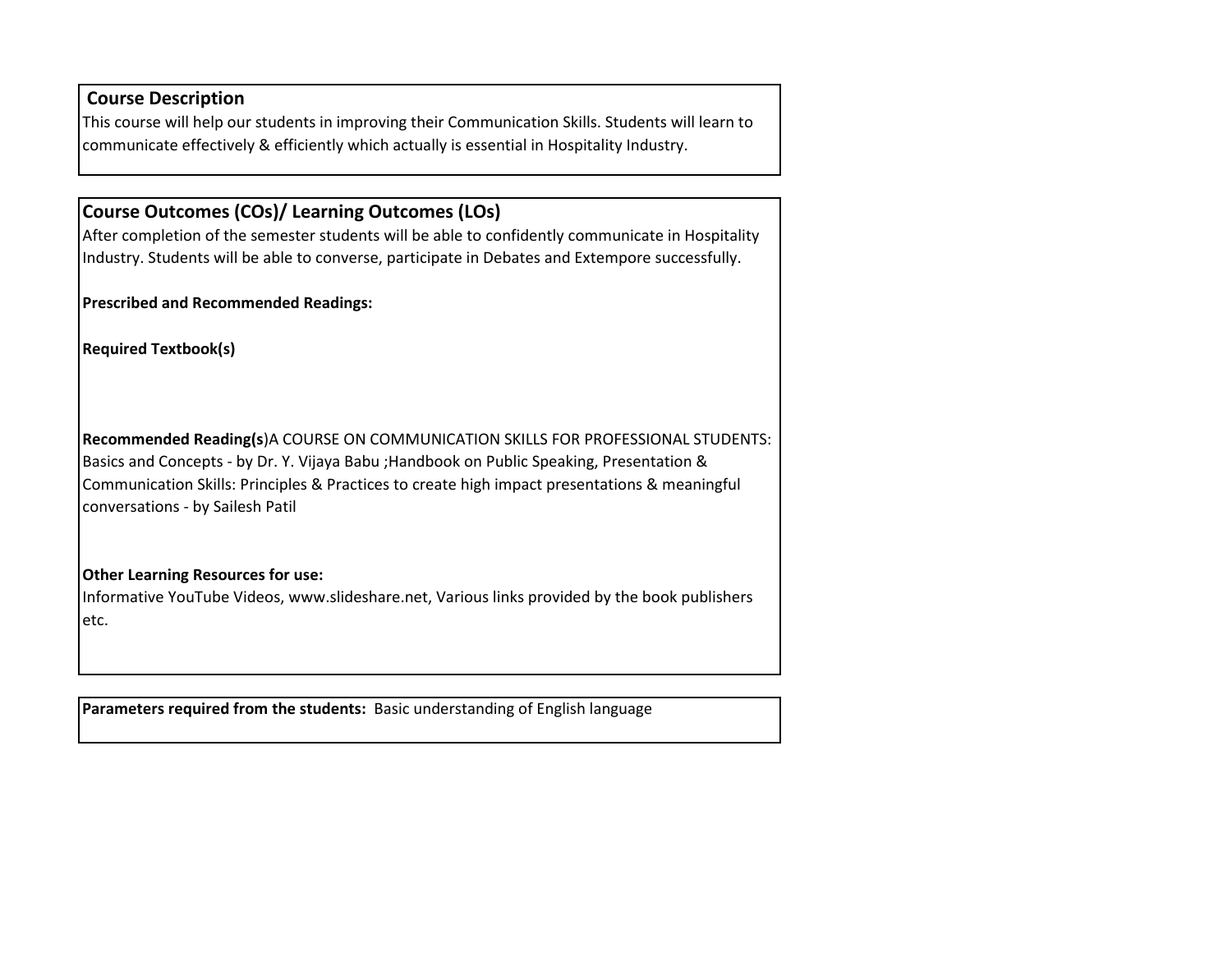|             | <b>Foundation Course in Communication 1 Lab</b>                  |                     |
|-------------|------------------------------------------------------------------|---------------------|
|             | Sem-1 Practical                                                  |                     |
| SI No.      | <b>Topic</b>                                                     | Hours <sub>60</sub> |
|             | Introduction and Greeting: Students learn about                  |                     |
|             | Introduction, its purpose and the Do's & Don't's;                |                     |
| $\mathbf 1$ | Explaining the Greeting process along with body                  | 6                   |
|             | language; Students Introduce themselves ;                        |                     |
|             | They are asked to introduce their friends                        |                     |
| 2           | <b>Group Introduction</b>                                        | 4                   |
| 3           | Reading Skills - Reading News Paper; Comprehension               | 4                   |
|             | <b>Effective Listening:</b><br>Definition                        |                     |
|             | Levels and types of listening                                    |                     |
| 4           | Listening barriers                                               | 4                   |
|             | Guidelines for effective listening                               |                     |
|             |                                                                  |                     |
| 5           | <b>Pofessional Etiquette &amp; Manners</b>                       | 4                   |
|             | <b>Extempore:</b> Purpose and the Do's & Don't's                 |                     |
| 6           | Students speak about their hobbies and Interests to help open    | 6                   |
|             | up and develop confidence.                                       |                     |
| 7           | <b>Non Verbal Communication:</b>                                 | 4                   |
|             | Use of Body Language                                             |                     |
| 8           | Presentation Skills: Making a PPT and Using it effectively;      | 4                   |
|             | <b>Project Presentation</b>                                      |                     |
|             | Debate: Expressing opinion, in agreement or disagreement         |                     |
| 9           | along with body language; Games on critical situation; Find      | 4                   |
|             | suitable solution by debating; Words and phrases used to         |                     |
|             | express agreement or disagreement                                |                     |
|             | Asking Questions: The different types of questions;              |                     |
|             | Asking Directions: Directions and its importance;                |                     |
| 10          | Learn to give directions by playing games;                       | 4                   |
|             | Reading Maps;                                                    |                     |
|             | Directing friends to their homes, schools, etc.                  |                     |
|             | Phrases related to directions                                    |                     |
| 11          | <b>Telephone handling Skills</b>                                 | 4                   |
| 12          | Responding to a complaint and Apologizing: In the context        | 3                   |
|             | of Hospitality Industry                                          |                     |
|             |                                                                  |                     |
| 13          | The art of saying 'No': Being polite yet assertive, using proper | 3                   |
|             | body language; Importance of saying "NO"; To stay productive,    |                     |
|             | and minimize stress, using the Gentle Art of Saying No.          |                     |
| 14          |                                                                  | 6                   |
|             | Mother Tongue Influence - What Is it? How to remove them?        |                     |
|             |                                                                  | 60                  |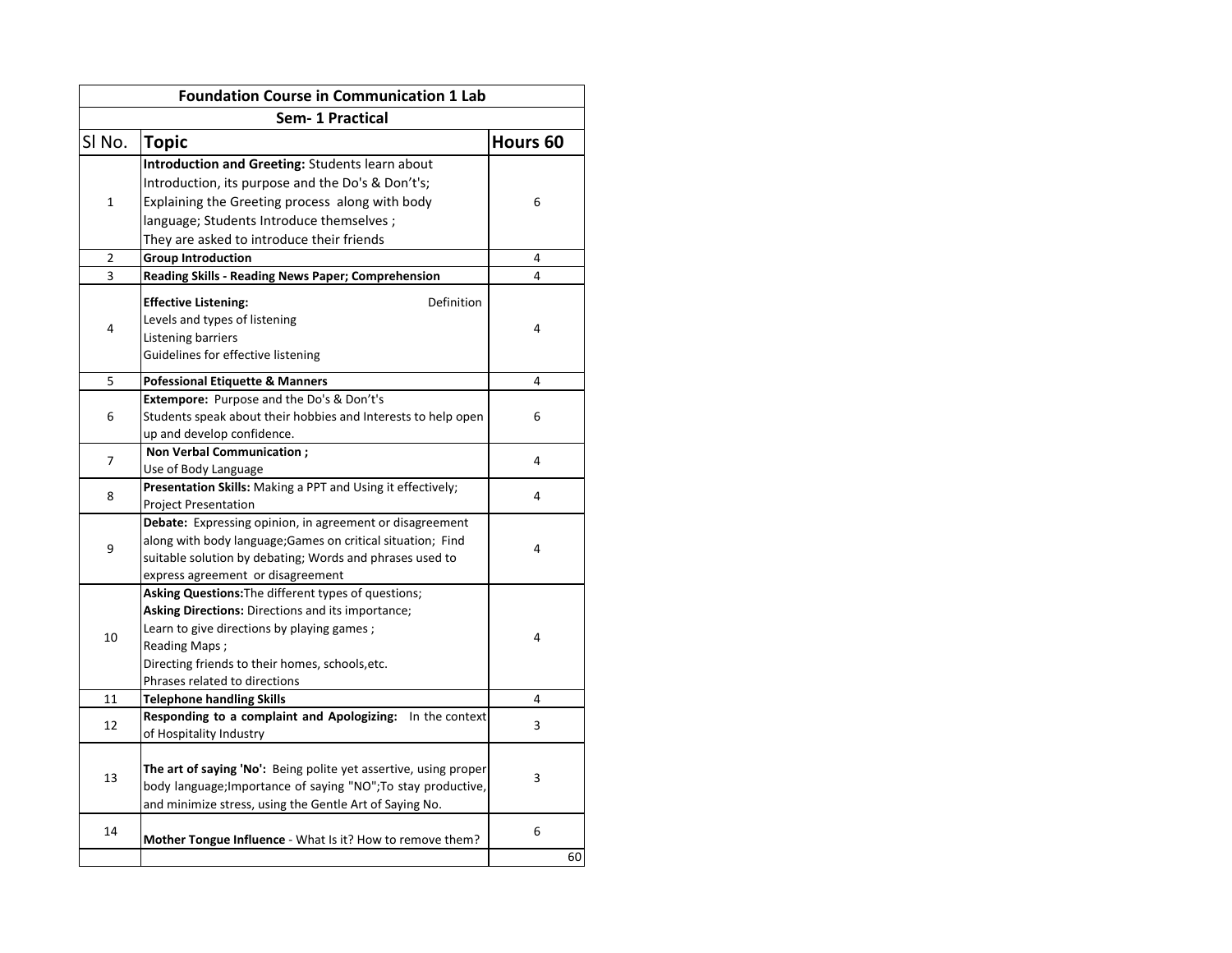| <b>PRACTICAL MANUAL</b>                                                                                                                                   |                                                                               |             |                       |                                        |                                      |                                                                                                         |  |  |  |  |  |
|-----------------------------------------------------------------------------------------------------------------------------------------------------------|-------------------------------------------------------------------------------|-------------|-----------------------|----------------------------------------|--------------------------------------|---------------------------------------------------------------------------------------------------------|--|--|--|--|--|
| <b>School of Hospitality &amp; Culinary Art -The Neotia University</b>                                                                                    |                                                                               |             |                       |                                        |                                      |                                                                                                         |  |  |  |  |  |
| <b>SUBJECT:</b>                                                                                                                                           | <b>COMMUNICATION</b>                                                          |             | <b>PRACTICAL NO.:</b> | 1                                      | <b>Faculty: Shabnam Jana</b>         |                                                                                                         |  |  |  |  |  |
| <b>TOPIC:</b>                                                                                                                                             | <b>INTRODUCTION &amp;</b><br><b>GREETING</b>                                  |             | <b>SEMESTER:</b>      | 1                                      | <b>HOURS:</b><br><b>Approved By:</b> | 3 hours 45 mins<br><b>Deputy Director</b>                                                               |  |  |  |  |  |
| <b>Learning Outcome</b>                                                                                                                                   |                                                                               |             |                       |                                        |                                      |                                                                                                         |  |  |  |  |  |
|                                                                                                                                                           | Students are able to give Interesting and smart introduction by the students. |             |                       |                                        |                                      |                                                                                                         |  |  |  |  |  |
|                                                                                                                                                           | Appropriate greetings using positive body language.                           |             |                       |                                        |                                      |                                                                                                         |  |  |  |  |  |
|                                                                                                                                                           | Requirements of Resources and equipments for the practical:                   |             |                       |                                        |                                      |                                                                                                         |  |  |  |  |  |
|                                                                                                                                                           |                                                                               |             |                       |                                        |                                      |                                                                                                         |  |  |  |  |  |
|                                                                                                                                                           | Equipment/ Tools / Aids required-                                             |             |                       |                                        |                                      |                                                                                                         |  |  |  |  |  |
|                                                                                                                                                           |                                                                               |             |                       |                                        |                                      |                                                                                                         |  |  |  |  |  |
|                                                                                                                                                           |                                                                               |             |                       |                                        |                                      | https://www.youtube.com/watch?v=MU8xhYgHT0U ; https://www.youtube.com/watch?v=TwZ7LgrPwR0               |  |  |  |  |  |
|                                                                                                                                                           |                                                                               |             |                       |                                        |                                      |                                                                                                         |  |  |  |  |  |
|                                                                                                                                                           |                                                                               |             |                       |                                        |                                      | A COURSE ON COMMUNICATION SKILLS FOR PROFESSIONAL STUDENTS: Basics and Concepts - by Dr. Y. Vijaya Babu |  |  |  |  |  |
|                                                                                                                                                           |                                                                               |             |                       |                                        |                                      |                                                                                                         |  |  |  |  |  |
|                                                                                                                                                           | <b>PARTICULARS</b>                                                            | <b>TIME</b> |                       |                                        | <b>TASK</b>                          |                                                                                                         |  |  |  |  |  |
|                                                                                                                                                           | Hygiene & Grooming Check up                                                   | 10 minutes  |                       |                                        |                                      | Students have to maintain high standard Hygiene and Grooming as                                         |  |  |  |  |  |
|                                                                                                                                                           |                                                                               | 15 minutes  |                       |                                        |                                      | Briefing the students about Introduction, its purpose and the Do's &                                    |  |  |  |  |  |
|                                                                                                                                                           |                                                                               |             |                       |                                        |                                      | Don't's; Explaining the Greeting process along with body language                                       |  |  |  |  |  |
|                                                                                                                                                           |                                                                               |             |                       | Each student introduces himself first. |                                      |                                                                                                         |  |  |  |  |  |
|                                                                                                                                                           |                                                                               |             |                       |                                        |                                      | They take part in a game where they find out information about at least 2 oth                           |  |  |  |  |  |
|                                                                                                                                                           |                                                                               | 2hr 30mins  |                       |                                        |                                      | They are then supposed to greet a person and introduce himself and his                                  |  |  |  |  |  |
|                                                                                                                                                           |                                                                               |             |                       |                                        |                                      | This helps to break the ice and also get to know each other better.                                     |  |  |  |  |  |
|                                                                                                                                                           | <b>Expected outcome from the practic 15 minutes</b>                           |             |                       |                                        |                                      | Students learn to introduce themselves in an interesting manner and to                                  |  |  |  |  |  |
|                                                                                                                                                           | Possible sources of error and                                                 |             |                       |                                        |                                      | Weak in Conversational English, leading to lack of confidence.                                          |  |  |  |  |  |
|                                                                                                                                                           | <b>Precautions &amp; Protection to be</b>                                     | 15 minutes  |                       |                                        |                                      | Students tend to introduce themselves as if reading out their Bio Data.                                 |  |  |  |  |  |
| <b>Power Point Presentation</b><br><b>Video clips</b><br>Role play<br><b>Resources:</b><br><b>METHODOLOGY:</b><br><b>Briefing</b><br>Procedure<br>Closing |                                                                               | 20 minutes  |                       | Thanking and greeting everyone.        |                                      | Follow the guidelines for Covid 19 prevention at closure.                                               |  |  |  |  |  |

**Analysis of results & drawing of inferences:**

Given some positive feedback the students get encouraged to speak. Most of the students coming from Vernacular backgrounds make them shy to communicate in English. The importance of an impacting introduction once understood,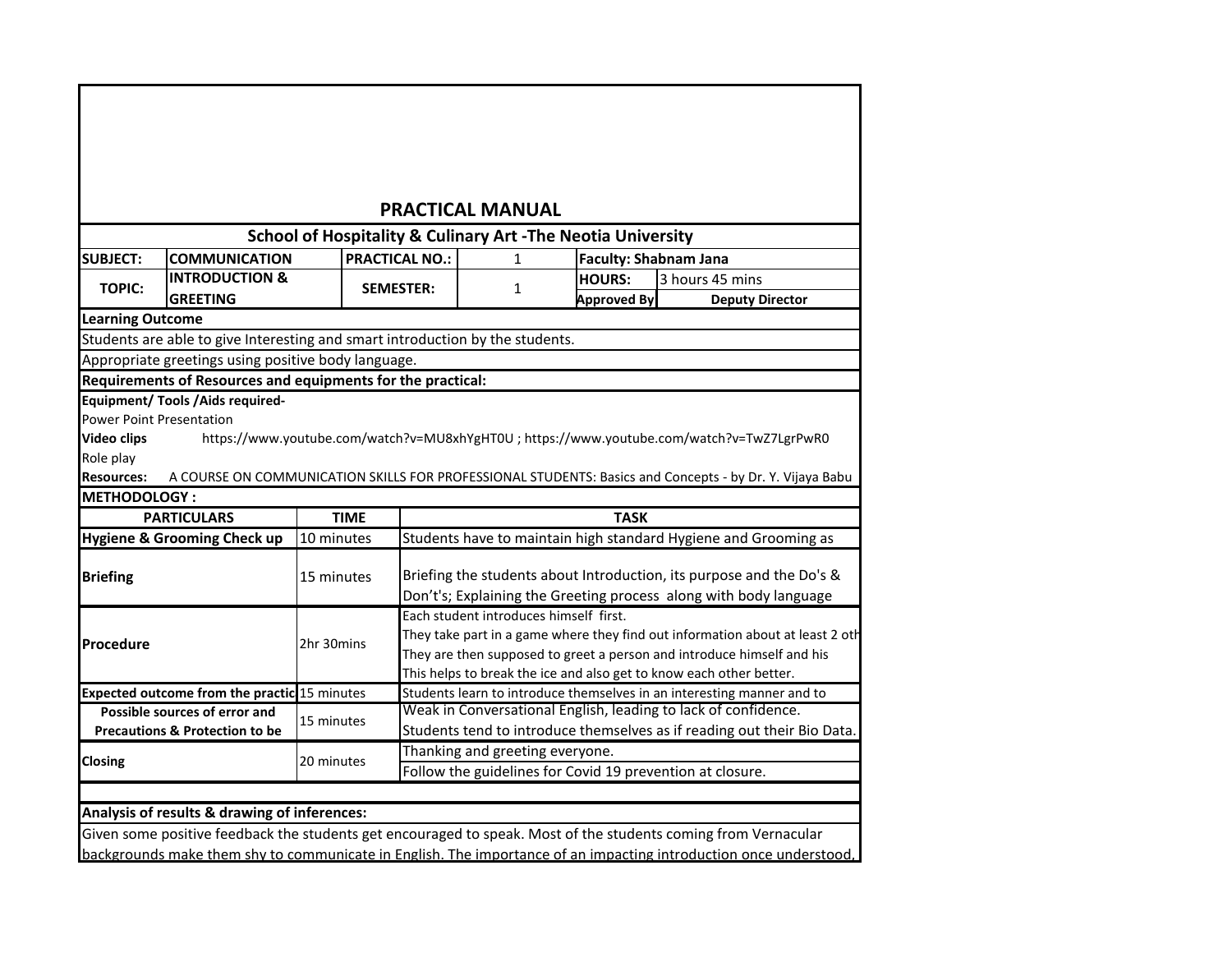|                                                                                                                                     |             |                       | <b>PRACTICAL MANUAL</b>                |                                                                        |                                                                                                                                                 |
|-------------------------------------------------------------------------------------------------------------------------------------|-------------|-----------------------|----------------------------------------|------------------------------------------------------------------------|-------------------------------------------------------------------------------------------------------------------------------------------------|
|                                                                                                                                     |             |                       |                                        | <b>School of Hospitality &amp; Culinary Art -The Neotia University</b> |                                                                                                                                                 |
| <b>SUBJECT:</b><br><b>COMMUNICATION</b>                                                                                             |             | <b>PRACTICAL NO.:</b> | $\overline{2}$                         | <b>Faculty: Shabnam Jana</b>                                           |                                                                                                                                                 |
| <b>TOPIC:</b><br><b>Group Introduction</b>                                                                                          |             | <b>SEMESTER:</b>      | 1                                      | <b>HOURS:</b>                                                          | 3 hours 45 mins                                                                                                                                 |
|                                                                                                                                     |             |                       |                                        | <b>Approved By:</b>                                                    | <b>Deputy Director</b>                                                                                                                          |
| <b>Learning Outcome</b>                                                                                                             |             |                       |                                        |                                                                        |                                                                                                                                                 |
| Students are able to give Interesting and smart introduction.                                                                       |             |                       |                                        |                                                                        |                                                                                                                                                 |
| Able to give appropriate introduction of the group                                                                                  |             |                       |                                        |                                                                        |                                                                                                                                                 |
| Requirements of Resources and equipments for the practical:                                                                         |             |                       |                                        |                                                                        |                                                                                                                                                 |
| <b>Equipment/ Tools / Aids required-</b>                                                                                            |             |                       |                                        |                                                                        |                                                                                                                                                 |
| <b>Power Point Presentation</b>                                                                                                     |             |                       |                                        |                                                                        |                                                                                                                                                 |
| <b>Video clips</b>                                                                                                                  |             |                       |                                        | https://www.youtube.com/watch?v=VTsVx98B8co                            |                                                                                                                                                 |
| Role play                                                                                                                           |             |                       |                                        |                                                                        |                                                                                                                                                 |
| <b>Resources:</b>                                                                                                                   |             |                       |                                        |                                                                        | A COURSE ON COMMUNICATION SKILLS FOR PROFESSIONAL STUDENTS: Basics and Concepts - by Dr. Y. Vijaya Babu ; Handbook on Public                    |
| <b>METHODOLOGY:</b>                                                                                                                 |             |                       |                                        |                                                                        |                                                                                                                                                 |
| <b>PARTICULARS</b>                                                                                                                  | <b>TIME</b> |                       |                                        | <b>TASK</b>                                                            |                                                                                                                                                 |
| <b>Hygiene &amp; Grooming Check up</b>                                                                                              | 10 minutes  |                       |                                        |                                                                        | Students have to maintain high standard Hygiene and Grooming as per SOP & COVID 19                                                              |
| <b>Briefing</b>                                                                                                                     | 15 minutes  |                       |                                        |                                                                        | Briefing the students about Group Introduction, its purpose and the Do's & Don't's;<br>Explaining the Greeting process along with body language |
|                                                                                                                                     |             |                       | Each student introduces himself first. |                                                                        |                                                                                                                                                 |
|                                                                                                                                     |             |                       |                                        |                                                                        | They take part in a game where they find out information about at least 2 others.                                                               |
| <b>Procedure</b>                                                                                                                    | 2hr 30mins  |                       |                                        |                                                                        | They are then supposed to greet a person and introduce himself and his group                                                                    |
|                                                                                                                                     |             |                       |                                        | This helps to break the ice and also get to know each other better.    |                                                                                                                                                 |
| <b>Expected outcome from the practical:</b>                                                                                         | 15 minutes  |                       |                                        |                                                                        | Students learn to introduce their team meambers in an interesting manner and to greet properly.                                                 |
| Possible sources of error and                                                                                                       | 15 minutes  |                       |                                        |                                                                        | Weak in Conversational English, leading to lack of confidence. Students tend to introduce                                                       |
| <b>Precautions &amp; Protection to be taken</b>                                                                                     |             |                       |                                        |                                                                        | themselves as if reading out their Bio Data. They are encouraged to read, listen and                                                            |
| Closing                                                                                                                             | 20 minutes  |                       | Thanking and greeting everyone.        |                                                                        |                                                                                                                                                 |
|                                                                                                                                     |             |                       |                                        | Follow the guidelines for Covid 19 prevention at closure.              |                                                                                                                                                 |
|                                                                                                                                     |             |                       |                                        |                                                                        |                                                                                                                                                 |
| Analysis of results & drawing of inferences:                                                                                        |             |                       |                                        |                                                                        |                                                                                                                                                 |
|                                                                                                                                     |             |                       |                                        |                                                                        | Given some positive feedback the students get encouraged to speak. Most of the students coming from Vernacular backgrounds make them shy to     |
| communicate in English. The importance of an impacting introduction once understood, the students improve. The need to increase the |             |                       |                                        |                                                                        |                                                                                                                                                 |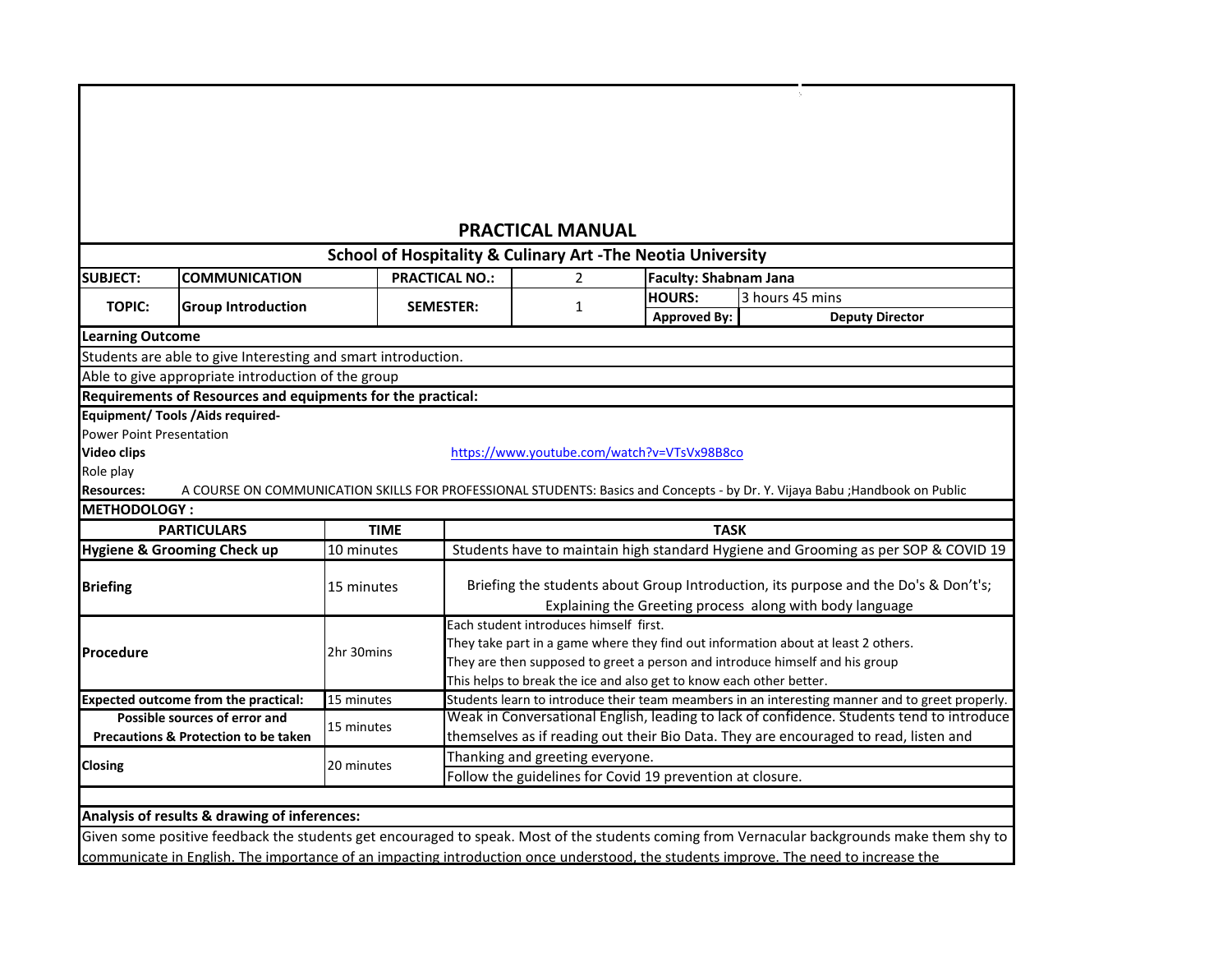# **PRACTICAL MANUAL**

 $\mathcal{L}_\mathrm{c}$ 

|                                 |                                                                                                  |             |                       | <b>School of Hospitality &amp; Culinary Art - The Neotia University</b> |                              |                                                                                                                              |
|---------------------------------|--------------------------------------------------------------------------------------------------|-------------|-----------------------|-------------------------------------------------------------------------|------------------------------|------------------------------------------------------------------------------------------------------------------------------|
| <b>SUBJECT:</b>                 | <b>COMMUNICATION</b>                                                                             |             | <b>PRACTICAL NO.:</b> | 3.                                                                      | <b>Faculty: Shabnam Jana</b> |                                                                                                                              |
| <b>TOPIC:</b>                   |                                                                                                  |             | <b>SEMESTER:</b>      |                                                                         | <b>HOURS:</b>                | 3 hours 45 mins                                                                                                              |
|                                 | <b>Reading Skills</b>                                                                            |             |                       | 1                                                                       | <b>Approved By:</b>          | <b>Deputy Director</b>                                                                                                       |
| <b>Learning Outcome</b>         |                                                                                                  |             |                       |                                                                         |                              |                                                                                                                              |
|                                 | Students have Improved reading ability                                                           |             |                       |                                                                         |                              |                                                                                                                              |
|                                 | Able to read any article fluently                                                                |             |                       |                                                                         |                              |                                                                                                                              |
|                                 | Requirements of Resources and equipments for the practical:                                      |             |                       |                                                                         |                              |                                                                                                                              |
|                                 | <b>Equipment/ Tools / Aids required-</b>                                                         |             |                       |                                                                         |                              |                                                                                                                              |
| <b>Power Point Presentation</b> |                                                                                                  |             |                       |                                                                         |                              |                                                                                                                              |
| Video clips                     | https://www.youtube.com/watch?v=lviVCr1dK1o; https://www.youtube.com/watch?v=Q_iv4wRuZpM         |             |                       |                                                                         |                              |                                                                                                                              |
| Role play                       |                                                                                                  |             |                       |                                                                         |                              |                                                                                                                              |
| <b>Resources:</b>               |                                                                                                  |             |                       |                                                                         |                              | A COURSE ON COMMUNICATION SKILLS FOR PROFESSIONAL STUDENTS: Basics and Concepts - by Dr. Y. Vijaya Babu ; Handbook on Public |
| <b>METHODOLOGY:</b>             |                                                                                                  |             |                       |                                                                         |                              |                                                                                                                              |
|                                 | <b>PARTICULARS</b>                                                                               | <b>TIME</b> |                       |                                                                         | <b>TASK</b>                  |                                                                                                                              |
|                                 | <b>Hygiene &amp; Grooming Check up</b>                                                           | 15 minutes  |                       |                                                                         |                              | Students have to maintain high standard Hygiene and Grooming as per SOP & COVID 19                                           |
|                                 |                                                                                                  |             |                       |                                                                         |                              |                                                                                                                              |
| <b>Briefing</b>                 |                                                                                                  | 15 minutes  |                       |                                                                         |                              |                                                                                                                              |
|                                 |                                                                                                  |             |                       |                                                                         |                              | Briefing the students about Reading Skills, its purpose and the Do's & Don't's;                                              |
|                                 |                                                                                                  |             |                       |                                                                         |                              | Students participate in Class room activities to improve the reading Skills                                                  |
| Procedure                       |                                                                                                  | 2hr 30mins  |                       | Articles given students have to read and answer questions               |                              |                                                                                                                              |
|                                 |                                                                                                  |             |                       | <b>Comprehension exercises</b>                                          |                              |                                                                                                                              |
|                                 | <b>Expected outcome from the practical:</b>                                                      | 15 minutes  |                       | Students learn to pay attention and improve Listening Skills.           |                              |                                                                                                                              |
|                                 | Possible sources of error and                                                                    | 15 minutes  |                       |                                                                         |                              | Students read news paper; They get stuck at new and difficult words; With assistance                                         |
|                                 | Precautions & Protection to be taken                                                             |             |                       | they learn to read fluently                                             |                              |                                                                                                                              |
| <b>Closing</b>                  |                                                                                                  | 20 minutes  |                       | Game played on reading and comprehension                                |                              |                                                                                                                              |
|                                 |                                                                                                  |             |                       | Follow the guidelines for Covid 19 prevention at closure.               |                              |                                                                                                                              |
|                                 |                                                                                                  |             |                       |                                                                         |                              |                                                                                                                              |
|                                 | Analysis of results & drawing of inferences:                                                     |             |                       |                                                                         |                              |                                                                                                                              |
|                                 | Once the barriers to reading are removed, students learn to use their reading skills effectively |             |                       |                                                                         |                              |                                                                                                                              |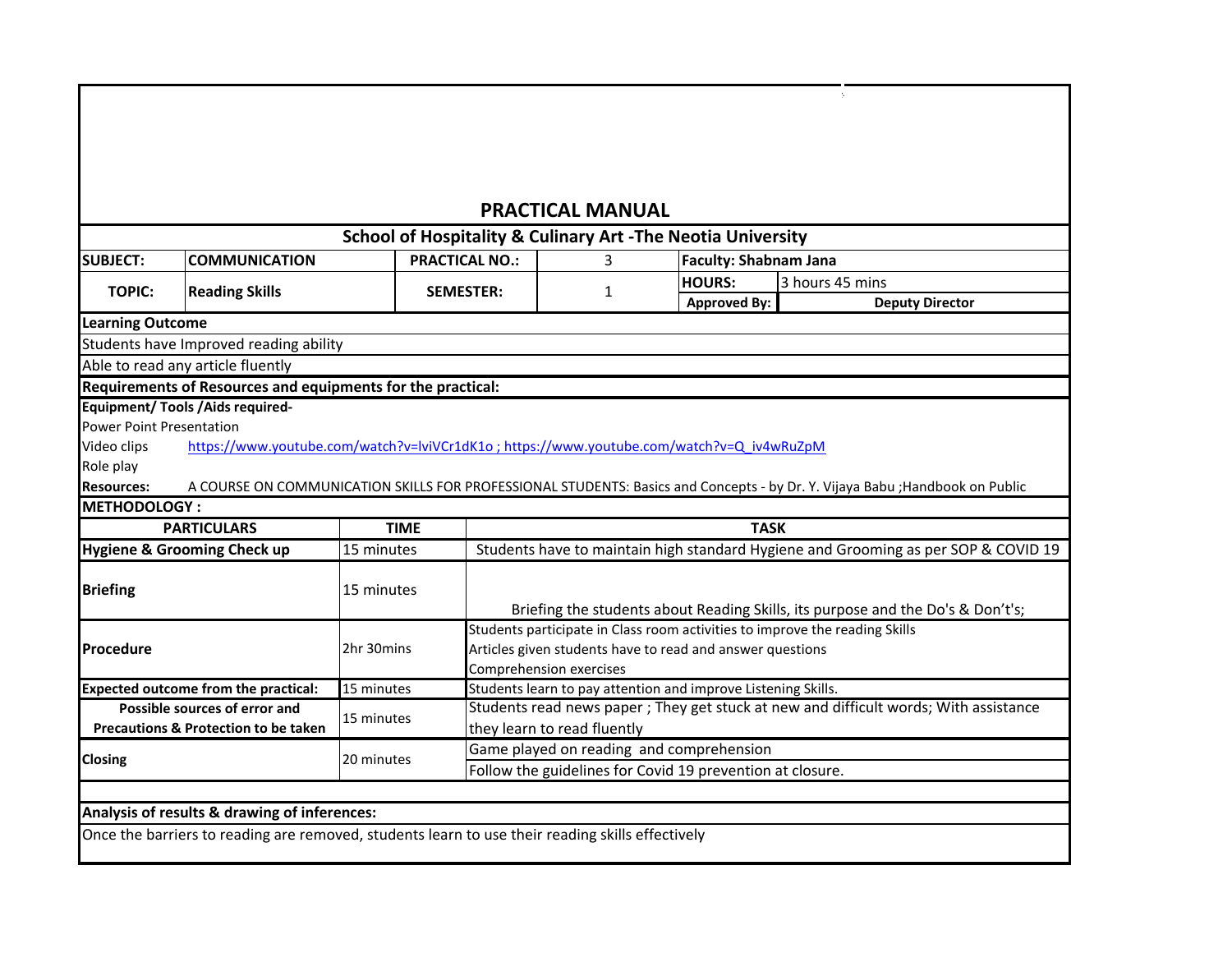#### **SUBJECT: COMMUNICATION HOURS:** 3 hours 45 mins **Approved By: Deputy Director Requirements of Resources and equipments for the practical: Equipment/ Tools /Aids required-**Power Point Presentation Video clips Role play **Resources: Hygiene & Grooming Check up** 15 minutes **Expected outcome from the practical:** 15 minutes Students learn to pay attention and improve Listening Skills. Once the barriers to listening are removed, students learn to use their Listening skilss effectively Follow the guidelines for Covid 19 prevention at closure. **Analysis of results & drawing of inferences: TOPIC: Listening Skills SEMESTER:** 1 **Briefing** 15 minutes Briefing the students about Listening Skills, its purpose and the Do's & Don't's; **Procedure** 2hr 30mins **Possible sources of error and Precautions & Protection to be taken** 15 minutes Students listen to reply and not understand; Have problem in following the accent. Listen slowly, and practise listening to different accents. **Closing** Students participate in Class room activities to improve the listening Skills Audios are played, students have to listen to it and answer questions 15 minutes Game played on listening skills 20 minutes **METHODOLOGY : PARTICULARS TIME TASK** Students have to maintain high standard Hygiene and Grooming as per SOP & COVID 19 **Learning Outcome** Students have Improved listening Skills Able to give appropriate responses to questions [https://ww](https://www.youtube.com/watch?v=EyPwKwVhyw4)w.youtube.com/watch?v=EyPwKwVhyw4 A COURSE ON COMMUNICATION SKILLS FOR PROFESSIONAL STUDENTS: Basics and Concepts - by Dr. Y. Vijaya Babu ;Handbook on Public **PRACTICAL MANUAL School of Hospitality & Culinary Art -The Neotia University PRACTICAL NO.:** 4 **Faculty: Shabnam Jana**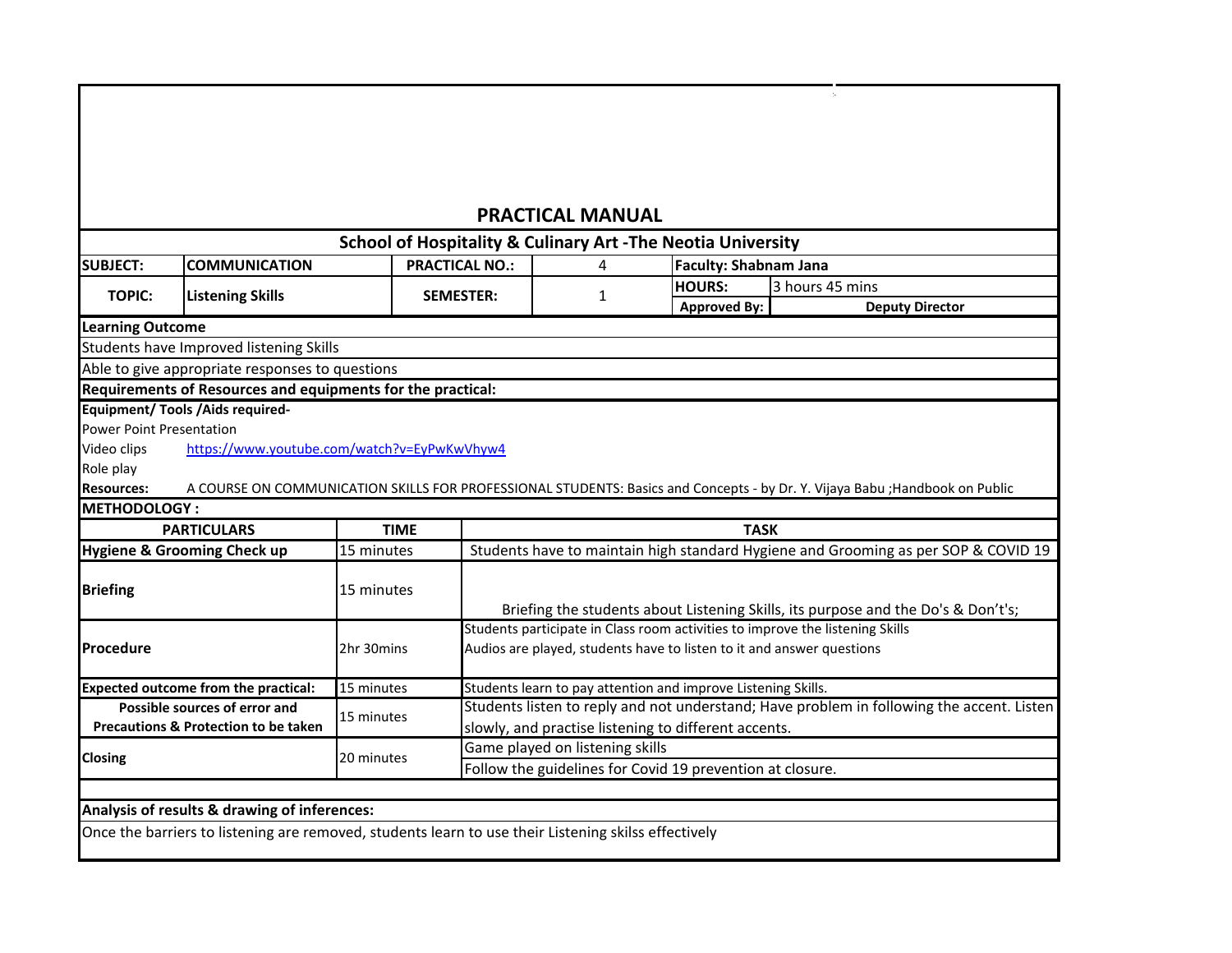|                                |                                                                                                                                |                |                    | <b>PRACTICAL MANUAL</b>                                                             |                              |                 |                        |  |
|--------------------------------|--------------------------------------------------------------------------------------------------------------------------------|----------------|--------------------|-------------------------------------------------------------------------------------|------------------------------|-----------------|------------------------|--|
|                                |                                                                                                                                |                |                    | <b>B.Sc Culinary Art</b>                                                            |                              |                 |                        |  |
| <b>SUBJECT:</b>                | Communication                                                                                                                  |                | <b>MANUAL NO:</b>  | 5                                                                                   | <b>Faculty: Shabnam Jana</b> |                 |                        |  |
| <b>TOPIC:</b>                  | <b>Manners &amp; Etiquette</b>                                                                                                 |                | <b>SEMESTER:</b>   | 1                                                                                   | <b>HOURS:</b>                | 3 hours 45 mins |                        |  |
|                                |                                                                                                                                |                |                    |                                                                                     | <b>Approved By:</b>          |                 | <b>Deputy Director</b> |  |
| <b>LEARNING OUTCOME</b>        |                                                                                                                                |                |                    |                                                                                     |                              |                 |                        |  |
|                                | The Students demonstrate their understanding of Manners & Etiquette                                                            |                |                    |                                                                                     |                              |                 |                        |  |
|                                | They clearly explain the significance all of these in Hospitality industry                                                     |                |                    |                                                                                     |                              |                 |                        |  |
|                                |                                                                                                                                |                |                    |                                                                                     |                              |                 |                        |  |
|                                | RESOURCES: Projector, Screen & laptop etc.                                                                                     |                |                    |                                                                                     |                              |                 |                        |  |
|                                | REFERENCES: A COURSE ON COMMUNICATION SKILLS FOR PROFESSIONAL STUDENTS: Basics and Concepts - by Dr. Y. Vijaya Babu ; Handbook |                |                    |                                                                                     |                              |                 |                        |  |
|                                | Video clips: https://www.youtube.com/watch?v=D857CVKXSH4                                                                       |                |                    |                                                                                     |                              |                 |                        |  |
| <b>PPT</b> used                |                                                                                                                                |                |                    |                                                                                     |                              |                 |                        |  |
| <b>METHODOLOGY:</b>            |                                                                                                                                |                |                    |                                                                                     |                              |                 |                        |  |
|                                | <b>PARTICULARS</b>                                                                                                             | <b>TIME</b>    |                    |                                                                                     | <b>TASK</b>                  |                 |                        |  |
|                                | Hygiene & Grooming Check up                                                                                                    | 15 minutes     |                    | Students have to maintain high standard Hygiene and Grooming as per SOP             |                              |                 |                        |  |
|                                |                                                                                                                                |                |                    |                                                                                     |                              |                 |                        |  |
|                                |                                                                                                                                |                |                    |                                                                                     |                              |                 |                        |  |
| <b>Briefing</b>                |                                                                                                                                | 30 minutes     |                    | Students are briefed about Manners & Etiquette                                      |                              |                 |                        |  |
|                                |                                                                                                                                |                |                    | Importance of both in Hospitality                                                   |                              |                 |                        |  |
|                                |                                                                                                                                |                |                    |                                                                                     |                              |                 |                        |  |
| <b>Practical Demonstration</b> |                                                                                                                                | 2hr 30 minutes |                    | Manners and Etiquette explained, suitable for Hospitality Industry                  |                              |                 |                        |  |
|                                |                                                                                                                                |                |                    | Videos shown on Manners & Etiquette for people in Hospitality Industry.             |                              |                 |                        |  |
| <b>Check learning outcome</b>  |                                                                                                                                | 20 minutes     |                    | Students asked questions at the end of the session. They are asked to identify the  |                              |                 |                        |  |
|                                |                                                                                                                                |                |                    | good & bad manners., positive & negative Body language                              |                              |                 |                        |  |
| <b>Closing</b>                 |                                                                                                                                | 10 minutes     | Closing as per SOP |                                                                                     |                              |                 |                        |  |
|                                |                                                                                                                                |                |                    |                                                                                     |                              |                 |                        |  |
|                                |                                                                                                                                |                |                    |                                                                                     |                              |                 |                        |  |
|                                | POSSIBLE SOURCES OF ERRORS & RECTIFICATION :                                                                                   |                |                    |                                                                                     |                              |                 |                        |  |
|                                | <b>POSSIBLE ERRORS</b>                                                                                                         |                |                    |                                                                                     | <b>RECTIFICATION</b>         |                 |                        |  |
|                                | Confused Body Language; Missed out on etiquettes                                                                               |                |                    | A well planned interactive session supported by relevant videos would clear out all |                              |                 |                        |  |
| <b>RESULT ANALYSIS</b>         |                                                                                                                                |                |                    |                                                                                     |                              |                 |                        |  |
|                                | The class is made interactive by showing various interesting and relevant videos which help the students to learn better.      |                |                    |                                                                                     |                              |                 |                        |  |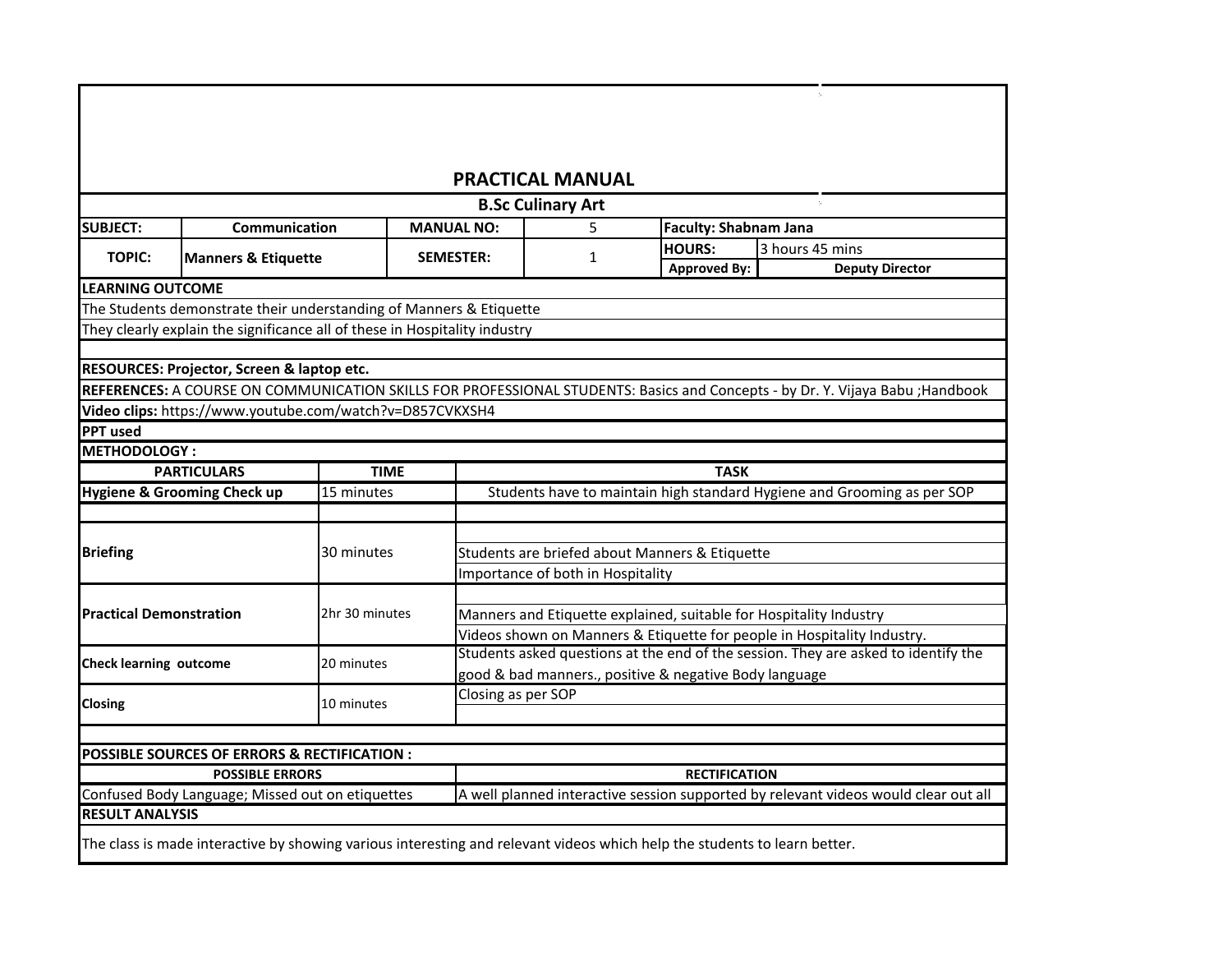# **PRACTICAL MANUAL**

 $\mathcal{L}_{\rm eff}$ 

|                          |                                                                                          |             |                       |                                              | <b>School of Hospitality &amp; Culinary Art -The Neotia University</b> |                                                                                                                                                |
|--------------------------|------------------------------------------------------------------------------------------|-------------|-----------------------|----------------------------------------------|------------------------------------------------------------------------|------------------------------------------------------------------------------------------------------------------------------------------------|
| <b>SUBJECT:</b>          | <b>COMMUNICATION</b>                                                                     |             | <b>PRACTICAL NO.:</b> | 6                                            | <b>Faculty: Shabnam Jana</b>                                           |                                                                                                                                                |
| <b>TOPIC:</b>            | <b>Extempore</b>                                                                         |             | <b>SEMESTER:</b>      | 1                                            | <b>HOURS:</b>                                                          | 3 hours 45 mins                                                                                                                                |
|                          |                                                                                          |             |                       |                                              | <b>Approved By:</b>                                                    | <b>Deputy Director</b>                                                                                                                         |
| <b>Learning Outcome</b>  |                                                                                          |             |                       |                                              |                                                                        |                                                                                                                                                |
|                          | Students participate in Extempore confidently following all the Do's & Don'ts.           |             |                       |                                              |                                                                        |                                                                                                                                                |
|                          | Regular practise is essential.                                                           |             |                       |                                              |                                                                        |                                                                                                                                                |
|                          |                                                                                          |             |                       |                                              |                                                                        |                                                                                                                                                |
|                          | Requirements of Resources and equipments for the practical:                              |             |                       |                                              |                                                                        |                                                                                                                                                |
|                          | <b>Equipment/ Tools / Aids required-</b>                                                 |             |                       |                                              |                                                                        |                                                                                                                                                |
| Power Point Presentation |                                                                                          |             |                       |                                              |                                                                        |                                                                                                                                                |
| Video clips              | https://www.youtube.com/watch?v=7tzentBmmUc; https://www.youtube.com/watch?v=NyE1Kz0e--0 |             |                       |                                              |                                                                        |                                                                                                                                                |
| Role play                |                                                                                          |             |                       |                                              |                                                                        |                                                                                                                                                |
| <b>Resources:</b>        |                                                                                          |             |                       |                                              |                                                                        | A COURSE ON COMMUNICATION SKILLS FOR PROFESSIONAL STUDENTS: Basics and Concepts - by Dr. Y. Vijaya Babu ; Handbook on Public                   |
| <b>METHODOLOGY:</b>      |                                                                                          |             |                       |                                              |                                                                        |                                                                                                                                                |
|                          | <b>PARTICULARS</b>                                                                       | <b>TIME</b> |                       |                                              | <b>TASK</b>                                                            |                                                                                                                                                |
|                          | Hygiene & Grooming Check up                                                              | 10 minutes  |                       |                                              |                                                                        | Students have to maintain high standard Hygiene and Grooming as per SOP & COVID 19                                                             |
| <b>Briefing</b>          |                                                                                          | 15 minutes  |                       |                                              |                                                                        | Briefing the students about Extempore, its purpose and the Do's & Don't's                                                                      |
|                          |                                                                                          |             |                       | Each student is given a topic to speak upon. |                                                                        |                                                                                                                                                |
| Procedure                |                                                                                          | 2hr 30mins  |                       |                                              |                                                                        | They take part in a role play, where they need to speak for 2 minutes each                                                                     |
|                          |                                                                                          |             |                       |                                              |                                                                        | The topics initially is given to the students based on their area of interest, which helps them to be                                          |
|                          | <b>Expected outcome from the practical:</b>                                              | 15 minutes  |                       |                                              |                                                                        | Students learn to speak confidently in an Extempore, being aware of the Do's & Don'ts                                                          |
|                          | Possible sources of error and                                                            | 15 minutes  |                       |                                              |                                                                        | When the topic is not understood; When one jumps in to speak. The Do's and Don'ts of                                                           |
|                          | Precautions & Protection to be taken                                                     |             |                       |                                              | Extempore is well explained and understood                             |                                                                                                                                                |
| Closing                  |                                                                                          | 20 minutes  |                       |                                              |                                                                        |                                                                                                                                                |
|                          |                                                                                          |             |                       |                                              | Follow the guidelines for Covid 19 prevention at closure.              |                                                                                                                                                |
|                          |                                                                                          |             |                       |                                              |                                                                        |                                                                                                                                                |
|                          | Analysis of results & drawing of inferences:                                             |             |                       |                                              |                                                                        |                                                                                                                                                |
|                          |                                                                                          |             |                       |                                              |                                                                        | Given some positive feedback the students get encouraged to speak. Most of the students coming from Vernacular backgrounds make them shy to    |
|                          |                                                                                          |             |                       |                                              |                                                                        | communicate in English. The need to increase the vocabulary also has to be driven for better communication with increased confidence. Practice |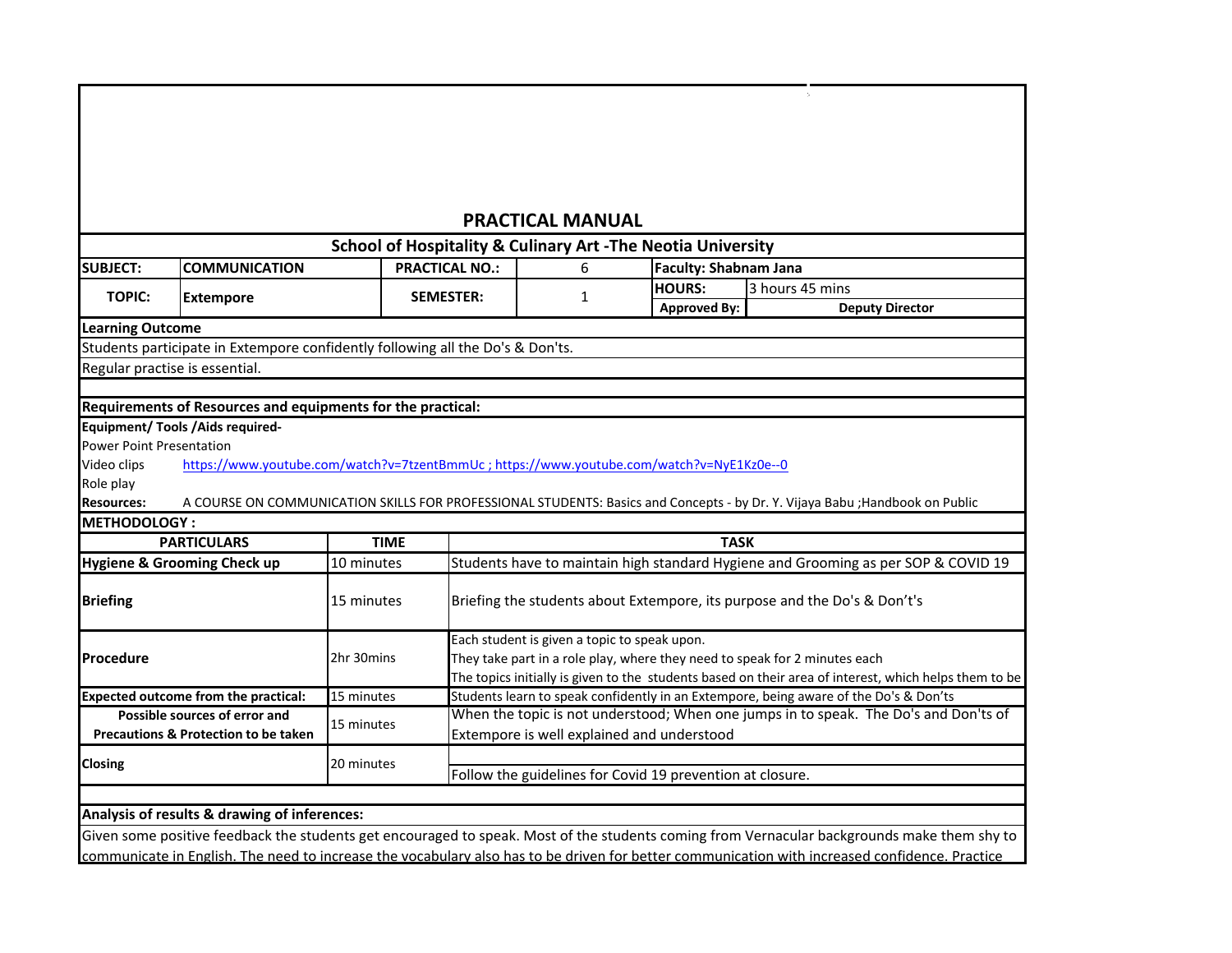|                        |                                                                                                                                                                                                                                                                                                                                                                                                                                                                                                                                                                                                                                                                                                                                                                                                                                                                                                                                                                                                                                                                                                                                                                                                                                                                                                                                                                                                                                                                                                                                                 |  |                                   | <b>Lab Manual</b> |             |                                                                                     |  |
|------------------------|-------------------------------------------------------------------------------------------------------------------------------------------------------------------------------------------------------------------------------------------------------------------------------------------------------------------------------------------------------------------------------------------------------------------------------------------------------------------------------------------------------------------------------------------------------------------------------------------------------------------------------------------------------------------------------------------------------------------------------------------------------------------------------------------------------------------------------------------------------------------------------------------------------------------------------------------------------------------------------------------------------------------------------------------------------------------------------------------------------------------------------------------------------------------------------------------------------------------------------------------------------------------------------------------------------------------------------------------------------------------------------------------------------------------------------------------------------------------------------------------------------------------------------------------------|--|-----------------------------------|-------------------|-------------|-------------------------------------------------------------------------------------|--|
|                        |                                                                                                                                                                                                                                                                                                                                                                                                                                                                                                                                                                                                                                                                                                                                                                                                                                                                                                                                                                                                                                                                                                                                                                                                                                                                                                                                                                                                                                                                                                                                                 |  |                                   |                   |             |                                                                                     |  |
| <b>SUBJECT:</b>        |                                                                                                                                                                                                                                                                                                                                                                                                                                                                                                                                                                                                                                                                                                                                                                                                                                                                                                                                                                                                                                                                                                                                                                                                                                                                                                                                                                                                                                                                                                                                                 |  |                                   | $\overline{7}$    |             |                                                                                     |  |
| <b>TOPIC:</b>          |                                                                                                                                                                                                                                                                                                                                                                                                                                                                                                                                                                                                                                                                                                                                                                                                                                                                                                                                                                                                                                                                                                                                                                                                                                                                                                                                                                                                                                                                                                                                                 |  |                                   | $\mathbf{1}$      |             |                                                                                     |  |
|                        |                                                                                                                                                                                                                                                                                                                                                                                                                                                                                                                                                                                                                                                                                                                                                                                                                                                                                                                                                                                                                                                                                                                                                                                                                                                                                                                                                                                                                                                                                                                                                 |  |                                   |                   |             |                                                                                     |  |
|                        |                                                                                                                                                                                                                                                                                                                                                                                                                                                                                                                                                                                                                                                                                                                                                                                                                                                                                                                                                                                                                                                                                                                                                                                                                                                                                                                                                                                                                                                                                                                                                 |  |                                   |                   |             |                                                                                     |  |
|                        |                                                                                                                                                                                                                                                                                                                                                                                                                                                                                                                                                                                                                                                                                                                                                                                                                                                                                                                                                                                                                                                                                                                                                                                                                                                                                                                                                                                                                                                                                                                                                 |  |                                   |                   |             |                                                                                     |  |
|                        |                                                                                                                                                                                                                                                                                                                                                                                                                                                                                                                                                                                                                                                                                                                                                                                                                                                                                                                                                                                                                                                                                                                                                                                                                                                                                                                                                                                                                                                                                                                                                 |  |                                   |                   |             |                                                                                     |  |
|                        |                                                                                                                                                                                                                                                                                                                                                                                                                                                                                                                                                                                                                                                                                                                                                                                                                                                                                                                                                                                                                                                                                                                                                                                                                                                                                                                                                                                                                                                                                                                                                 |  |                                   |                   |             |                                                                                     |  |
|                        |                                                                                                                                                                                                                                                                                                                                                                                                                                                                                                                                                                                                                                                                                                                                                                                                                                                                                                                                                                                                                                                                                                                                                                                                                                                                                                                                                                                                                                                                                                                                                 |  |                                   |                   |             |                                                                                     |  |
|                        |                                                                                                                                                                                                                                                                                                                                                                                                                                                                                                                                                                                                                                                                                                                                                                                                                                                                                                                                                                                                                                                                                                                                                                                                                                                                                                                                                                                                                                                                                                                                                 |  |                                   |                   |             |                                                                                     |  |
|                        |                                                                                                                                                                                                                                                                                                                                                                                                                                                                                                                                                                                                                                                                                                                                                                                                                                                                                                                                                                                                                                                                                                                                                                                                                                                                                                                                                                                                                                                                                                                                                 |  |                                   |                   |             |                                                                                     |  |
|                        |                                                                                                                                                                                                                                                                                                                                                                                                                                                                                                                                                                                                                                                                                                                                                                                                                                                                                                                                                                                                                                                                                                                                                                                                                                                                                                                                                                                                                                                                                                                                                 |  |                                   |                   | <b>TASK</b> |                                                                                     |  |
|                        |                                                                                                                                                                                                                                                                                                                                                                                                                                                                                                                                                                                                                                                                                                                                                                                                                                                                                                                                                                                                                                                                                                                                                                                                                                                                                                                                                                                                                                                                                                                                                 |  |                                   |                   |             |                                                                                     |  |
|                        |                                                                                                                                                                                                                                                                                                                                                                                                                                                                                                                                                                                                                                                                                                                                                                                                                                                                                                                                                                                                                                                                                                                                                                                                                                                                                                                                                                                                                                                                                                                                                 |  |                                   |                   |             |                                                                                     |  |
|                        |                                                                                                                                                                                                                                                                                                                                                                                                                                                                                                                                                                                                                                                                                                                                                                                                                                                                                                                                                                                                                                                                                                                                                                                                                                                                                                                                                                                                                                                                                                                                                 |  |                                   |                   |             |                                                                                     |  |
| <b>Briefing</b>        |                                                                                                                                                                                                                                                                                                                                                                                                                                                                                                                                                                                                                                                                                                                                                                                                                                                                                                                                                                                                                                                                                                                                                                                                                                                                                                                                                                                                                                                                                                                                                 |  |                                   |                   |             |                                                                                     |  |
|                        |                                                                                                                                                                                                                                                                                                                                                                                                                                                                                                                                                                                                                                                                                                                                                                                                                                                                                                                                                                                                                                                                                                                                                                                                                                                                                                                                                                                                                                                                                                                                                 |  | Importance of both in Hospitality |                   |             |                                                                                     |  |
|                        |                                                                                                                                                                                                                                                                                                                                                                                                                                                                                                                                                                                                                                                                                                                                                                                                                                                                                                                                                                                                                                                                                                                                                                                                                                                                                                                                                                                                                                                                                                                                                 |  |                                   |                   |             |                                                                                     |  |
|                        | <b>Communication</b><br><b>MANUAL NO:</b><br><b>Faculty: Shabnam Jana</b><br><b>Non Verbal Communication;</b><br>3 hours 45 mins<br><b>HOURS:</b><br><b>SEMESTER:</b><br><b>Approved By:</b><br><b>Deputy Director</b><br><b>Body Language;</b><br><b>LEARNING OUTCOME</b><br>The Students demonstrate their understanding of Body Language<br>They clearly explain the significance all of these in Hospitality industry<br>RESOURCES: Projector, Screen & laptop etc.<br>REFERENCES: A COURSE ON COMMUNICATION SKILLS FOR PROFESSIONAL STUDENTS: Basics and Concepts - by Dr. Y. Vijaya Babu ; Handbook<br>Video clips: https://www.youtube.com/watch?v=vaT9BoQezhU; https://www.youtube.com/watch?v=c24hvf-7Eh4<br><b>METHODOLOGY:</b><br><b>PARTICULARS</b><br><b>TIME</b><br>Hygiene & Grooming Check up<br>Students have to maintain high standard Hygiene and Grooming as per SOP<br>15 minutes<br>Students are briefed about Non Verbal Communication;<br>30 minutes<br>Students are briefed about Body Language<br>Body Language explained as an importanat aspect of communication<br><b>Practical Demonstration</b><br>2hr 30 minutes<br>Videos shown on Body Language for people in Hospitality Industry.<br>Students asked questions at the end of the session. They are asked to identify the<br><b>Check learning outcome</b><br>20 minutes<br>positive & negative Body language<br>Closing as per SOP<br>10 minutes<br><b>POSSIBLE SOURCES OF ERRORS &amp; RECTIFICATION:</b><br><b>POSSIBLE ERRORS</b><br><b>RECTIFICATION</b> |  |                                   |                   |             |                                                                                     |  |
|                        |                                                                                                                                                                                                                                                                                                                                                                                                                                                                                                                                                                                                                                                                                                                                                                                                                                                                                                                                                                                                                                                                                                                                                                                                                                                                                                                                                                                                                                                                                                                                                 |  |                                   |                   |             |                                                                                     |  |
|                        |                                                                                                                                                                                                                                                                                                                                                                                                                                                                                                                                                                                                                                                                                                                                                                                                                                                                                                                                                                                                                                                                                                                                                                                                                                                                                                                                                                                                                                                                                                                                                 |  |                                   |                   |             |                                                                                     |  |
|                        |                                                                                                                                                                                                                                                                                                                                                                                                                                                                                                                                                                                                                                                                                                                                                                                                                                                                                                                                                                                                                                                                                                                                                                                                                                                                                                                                                                                                                                                                                                                                                 |  |                                   |                   |             |                                                                                     |  |
| <b>Closing</b>         |                                                                                                                                                                                                                                                                                                                                                                                                                                                                                                                                                                                                                                                                                                                                                                                                                                                                                                                                                                                                                                                                                                                                                                                                                                                                                                                                                                                                                                                                                                                                                 |  |                                   |                   |             |                                                                                     |  |
|                        |                                                                                                                                                                                                                                                                                                                                                                                                                                                                                                                                                                                                                                                                                                                                                                                                                                                                                                                                                                                                                                                                                                                                                                                                                                                                                                                                                                                                                                                                                                                                                 |  |                                   |                   |             |                                                                                     |  |
|                        |                                                                                                                                                                                                                                                                                                                                                                                                                                                                                                                                                                                                                                                                                                                                                                                                                                                                                                                                                                                                                                                                                                                                                                                                                                                                                                                                                                                                                                                                                                                                                 |  |                                   |                   |             |                                                                                     |  |
|                        |                                                                                                                                                                                                                                                                                                                                                                                                                                                                                                                                                                                                                                                                                                                                                                                                                                                                                                                                                                                                                                                                                                                                                                                                                                                                                                                                                                                                                                                                                                                                                 |  |                                   |                   |             |                                                                                     |  |
|                        |                                                                                                                                                                                                                                                                                                                                                                                                                                                                                                                                                                                                                                                                                                                                                                                                                                                                                                                                                                                                                                                                                                                                                                                                                                                                                                                                                                                                                                                                                                                                                 |  |                                   |                   |             |                                                                                     |  |
| <b>RESULT ANALYSIS</b> | Confused Body Language; Missed out on etiquettes                                                                                                                                                                                                                                                                                                                                                                                                                                                                                                                                                                                                                                                                                                                                                                                                                                                                                                                                                                                                                                                                                                                                                                                                                                                                                                                                                                                                                                                                                                |  |                                   |                   |             | A well planned interactive session supported by relevant videos would clear out all |  |
|                        |                                                                                                                                                                                                                                                                                                                                                                                                                                                                                                                                                                                                                                                                                                                                                                                                                                                                                                                                                                                                                                                                                                                                                                                                                                                                                                                                                                                                                                                                                                                                                 |  |                                   |                   |             |                                                                                     |  |
|                        | The class is made interactive by showing various interesting and relevant videos which help the students to learn better.                                                                                                                                                                                                                                                                                                                                                                                                                                                                                                                                                                                                                                                                                                                                                                                                                                                                                                                                                                                                                                                                                                                                                                                                                                                                                                                                                                                                                       |  |                                   |                   |             |                                                                                     |  |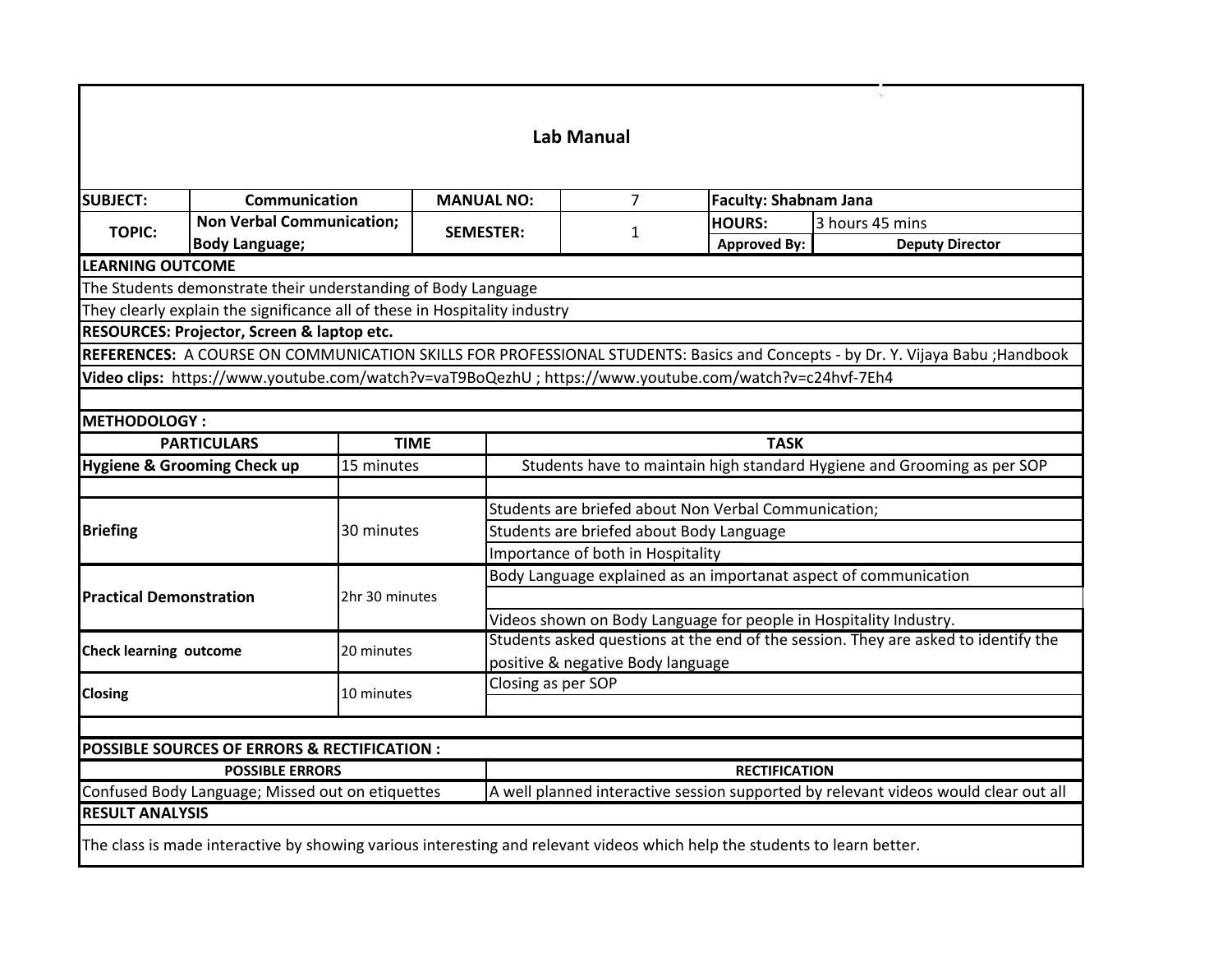|                                 |                                                                                                                              |             |                                       | <b>PRACTICAL MANUAL</b> |   |                                                                                           |                 |                                                                                            |                                                                                        |
|---------------------------------|------------------------------------------------------------------------------------------------------------------------------|-------------|---------------------------------------|-------------------------|---|-------------------------------------------------------------------------------------------|-----------------|--------------------------------------------------------------------------------------------|----------------------------------------------------------------------------------------|
|                                 |                                                                                                                              |             |                                       |                         |   | School of Hospitality & Culinary Art -The Neotia University                               |                 |                                                                                            |                                                                                        |
| <b>SUBJECT:</b>                 | <b>COMMUNICATION</b>                                                                                                         |             | <b>PRACTICAL NO.:</b>                 |                         | 8 | Faculty: Shabnam Jana                                                                     |                 |                                                                                            |                                                                                        |
| <b>TOPIC:</b>                   |                                                                                                                              |             | <b>SEMESTER:</b>                      |                         |   | <b>HOURS:</b>                                                                             | 3 hours 45 mins |                                                                                            |                                                                                        |
|                                 | <b>Making a presentation</b>                                                                                                 |             |                                       |                         | 1 | <b>Approved By:</b>                                                                       |                 | <b>Deputy Director</b>                                                                     |                                                                                        |
| <b>Learning Outcome</b>         |                                                                                                                              |             |                                       |                         |   |                                                                                           |                 |                                                                                            |                                                                                        |
|                                 | Students are able to make a PPT                                                                                              |             |                                       |                         |   |                                                                                           |                 |                                                                                            |                                                                                        |
|                                 | Students are well equipped to make an professional presentation.                                                             |             |                                       |                         |   |                                                                                           |                 |                                                                                            |                                                                                        |
|                                 | Requirements of Resources and equipments for the practical:                                                                  |             |                                       |                         |   |                                                                                           |                 |                                                                                            |                                                                                        |
|                                 | <b>Equipment/ Tools / Aids required-</b>                                                                                     |             |                                       |                         |   |                                                                                           |                 |                                                                                            |                                                                                        |
| <b>Power Point Presentation</b> |                                                                                                                              |             |                                       |                         |   |                                                                                           |                 |                                                                                            |                                                                                        |
| Video clips                     |                                                                                                                              |             |                                       |                         |   | https://www.youtube.com/watch?v=bE42HTMObtA ; https://www.youtube.com/watch?v=Vn_bR1AlV-s |                 |                                                                                            |                                                                                        |
| Task                            |                                                                                                                              |             |                                       |                         |   |                                                                                           |                 |                                                                                            |                                                                                        |
| Resources:                      | A COURSE ON COMMUNICATION SKILLS FOR PROFESSIONAL STUDENTS: Basics and Concepts - by Dr. Y. Vijaya Babu ; Handbook on Public |             |                                       |                         |   |                                                                                           |                 |                                                                                            |                                                                                        |
| <b>METHODOLOGY:</b>             |                                                                                                                              |             |                                       |                         |   |                                                                                           |                 |                                                                                            |                                                                                        |
|                                 | <b>PARTICULARS</b>                                                                                                           | <b>TIME</b> |                                       |                         |   | <b>TASK</b>                                                                               |                 |                                                                                            |                                                                                        |
|                                 | <b>Hygiene &amp; Grooming Check up</b>                                                                                       | 10 minutes  |                                       |                         |   |                                                                                           |                 |                                                                                            | Students have to maintain high standard Hygiene and Grooming as per SOP & COVID 19     |
| <b>Briefing</b>                 |                                                                                                                              | 15 minutes  | Brief the students about Presentation |                         |   |                                                                                           |                 |                                                                                            |                                                                                        |
| Procedure                       |                                                                                                                              | 2hr 30mins  |                                       |                         |   |                                                                                           |                 |                                                                                            |                                                                                        |
|                                 |                                                                                                                              |             |                                       |                         |   |                                                                                           |                 | With the use of PPT students are taught how to make the ppt, its basics. dos and dont etc. |                                                                                        |
|                                 | <b>Expected outcome from the practical</b>                                                                                   | 15 minutes  |                                       |                         |   | Students learn to prepare an impressive presentation.                                     |                 |                                                                                            |                                                                                        |
|                                 | Possible sources of error and                                                                                                | 15 minutes  |                                       |                         |   |                                                                                           |                 |                                                                                            | Incorrect format; Improper Font type and size. Improper used of Block letters, grammar |
|                                 | <b>Precautions &amp; Protection to be taken</b>                                                                              |             |                                       |                         |   |                                                                                           |                 |                                                                                            | and incorrect spellings. Incomplete information. Once the technique is understood, the |
| <b>Closing</b>                  |                                                                                                                              | 20 minutes  |                                       |                         |   | Students prepare a ppt given on the topics.                                               |                 |                                                                                            |                                                                                        |
|                                 |                                                                                                                              |             |                                       |                         |   | Follow the guidelines for Covid 19 prevention at closure.                                 |                 |                                                                                            |                                                                                        |
|                                 |                                                                                                                              |             |                                       |                         |   |                                                                                           |                 |                                                                                            |                                                                                        |
|                                 | Analysis of results & drawing of inferences:                                                                                 |             |                                       |                         |   |                                                                                           |                 |                                                                                            |                                                                                        |
|                                 | The need to know what to put and what not to put in a ppt is essential.                                                      |             |                                       |                         |   |                                                                                           |                 |                                                                                            |                                                                                        |

 $\mathcal{A}_\mathcal{A}$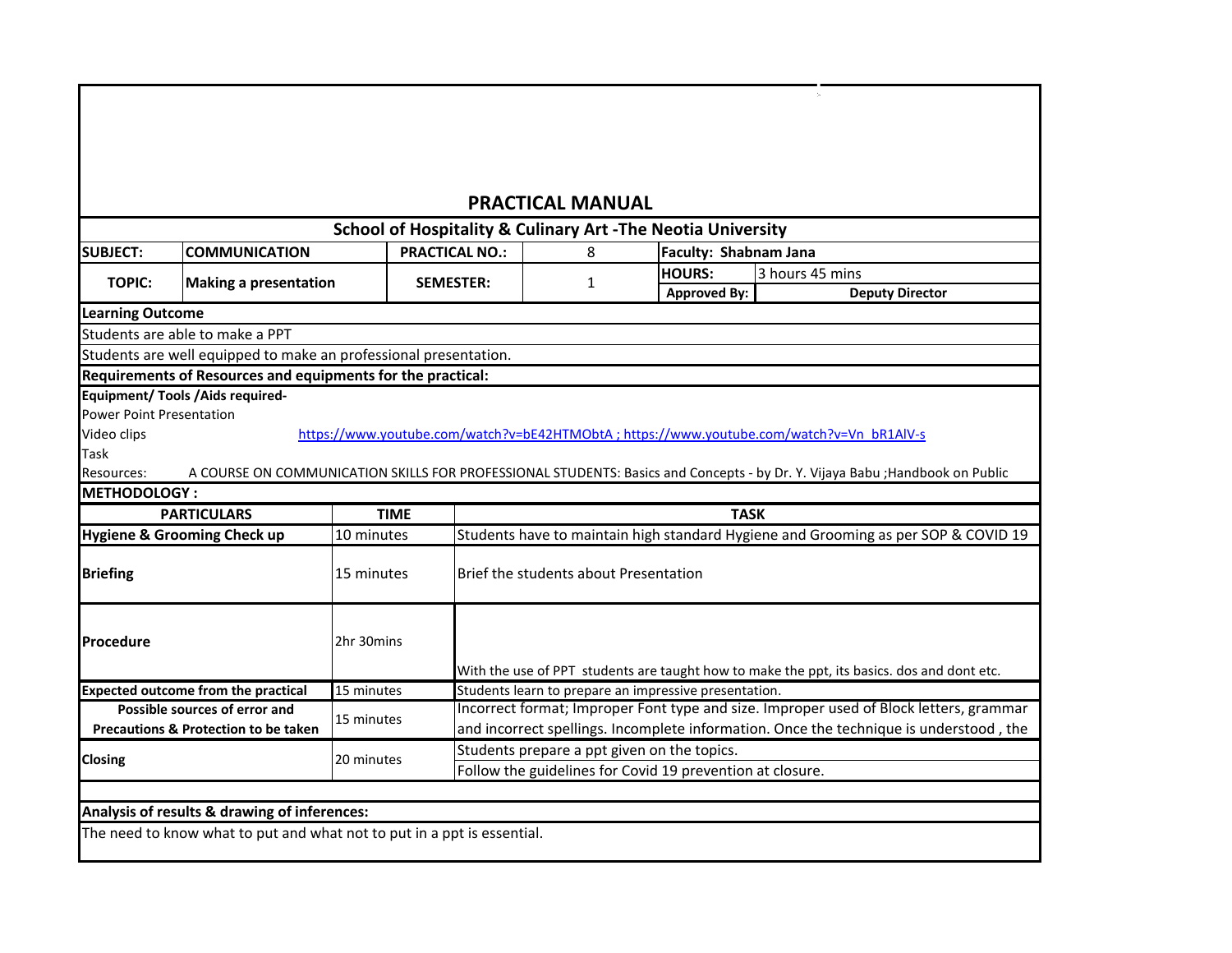# **PRACTICAL MANUAL**

 $\tau_{\rm c}$ 

| <b>SUBJECT:</b>                 | <b>COMMUNICATION</b>                                        |             |                                                                                                                                                                                                                                                                                                                                                                                                                                                                                                                                                                                                                                                                                                                                                                                                                                                                                                                                                                                                                                                                                                                                               | 9                                                         |                     |                        |
|---------------------------------|-------------------------------------------------------------|-------------|-----------------------------------------------------------------------------------------------------------------------------------------------------------------------------------------------------------------------------------------------------------------------------------------------------------------------------------------------------------------------------------------------------------------------------------------------------------------------------------------------------------------------------------------------------------------------------------------------------------------------------------------------------------------------------------------------------------------------------------------------------------------------------------------------------------------------------------------------------------------------------------------------------------------------------------------------------------------------------------------------------------------------------------------------------------------------------------------------------------------------------------------------|-----------------------------------------------------------|---------------------|------------------------|
| <b>TOPIC:</b>                   | <b>Expressions of Agreement &amp;</b>                       |             |                                                                                                                                                                                                                                                                                                                                                                                                                                                                                                                                                                                                                                                                                                                                                                                                                                                                                                                                                                                                                                                                                                                                               |                                                           | <b>HOURS:</b>       | 3 hours 45 mins        |
|                                 | <b>Disagreement</b>                                         |             |                                                                                                                                                                                                                                                                                                                                                                                                                                                                                                                                                                                                                                                                                                                                                                                                                                                                                                                                                                                                                                                                                                                                               |                                                           | <b>Approved By:</b> | <b>Deputy Director</b> |
| <b>Learning Outcome</b>         |                                                             |             |                                                                                                                                                                                                                                                                                                                                                                                                                                                                                                                                                                                                                                                                                                                                                                                                                                                                                                                                                                                                                                                                                                                                               |                                                           |                     |                        |
|                                 |                                                             |             |                                                                                                                                                                                                                                                                                                                                                                                                                                                                                                                                                                                                                                                                                                                                                                                                                                                                                                                                                                                                                                                                                                                                               |                                                           |                     |                        |
|                                 | Appropriate usage of body language.                         |             |                                                                                                                                                                                                                                                                                                                                                                                                                                                                                                                                                                                                                                                                                                                                                                                                                                                                                                                                                                                                                                                                                                                                               |                                                           |                     |                        |
|                                 | Requirements of Resources and equipments for the practical: |             |                                                                                                                                                                                                                                                                                                                                                                                                                                                                                                                                                                                                                                                                                                                                                                                                                                                                                                                                                                                                                                                                                                                                               |                                                           |                     |                        |
|                                 | Equipment/ Tools / Aids required-                           |             |                                                                                                                                                                                                                                                                                                                                                                                                                                                                                                                                                                                                                                                                                                                                                                                                                                                                                                                                                                                                                                                                                                                                               |                                                           |                     |                        |
| <b>Power Point Presentation</b> |                                                             |             |                                                                                                                                                                                                                                                                                                                                                                                                                                                                                                                                                                                                                                                                                                                                                                                                                                                                                                                                                                                                                                                                                                                                               |                                                           |                     |                        |
| Video clips                     | https://www.youtube.com/watch?v=CzA0tjRgDZA                 |             |                                                                                                                                                                                                                                                                                                                                                                                                                                                                                                                                                                                                                                                                                                                                                                                                                                                                                                                                                                                                                                                                                                                                               |                                                           |                     |                        |
| Role play                       |                                                             |             |                                                                                                                                                                                                                                                                                                                                                                                                                                                                                                                                                                                                                                                                                                                                                                                                                                                                                                                                                                                                                                                                                                                                               |                                                           |                     |                        |
| <b>Resources:</b>               |                                                             |             |                                                                                                                                                                                                                                                                                                                                                                                                                                                                                                                                                                                                                                                                                                                                                                                                                                                                                                                                                                                                                                                                                                                                               |                                                           |                     |                        |
| <b>METHODOLOGY:</b>             |                                                             |             |                                                                                                                                                                                                                                                                                                                                                                                                                                                                                                                                                                                                                                                                                                                                                                                                                                                                                                                                                                                                                                                                                                                                               |                                                           |                     |                        |
|                                 | <b>PARTICULARS</b>                                          | <b>TIME</b> |                                                                                                                                                                                                                                                                                                                                                                                                                                                                                                                                                                                                                                                                                                                                                                                                                                                                                                                                                                                                                                                                                                                                               |                                                           |                     |                        |
|                                 | <b>Hygiene &amp; Grooming Check up</b>                      | 10 minutes  |                                                                                                                                                                                                                                                                                                                                                                                                                                                                                                                                                                                                                                                                                                                                                                                                                                                                                                                                                                                                                                                                                                                                               |                                                           |                     |                        |
|                                 |                                                             |             |                                                                                                                                                                                                                                                                                                                                                                                                                                                                                                                                                                                                                                                                                                                                                                                                                                                                                                                                                                                                                                                                                                                                               |                                                           |                     |                        |
| <b>Briefing</b>                 |                                                             | 10 minutes  |                                                                                                                                                                                                                                                                                                                                                                                                                                                                                                                                                                                                                                                                                                                                                                                                                                                                                                                                                                                                                                                                                                                                               |                                                           |                     |                        |
|                                 |                                                             |             |                                                                                                                                                                                                                                                                                                                                                                                                                                                                                                                                                                                                                                                                                                                                                                                                                                                                                                                                                                                                                                                                                                                                               |                                                           |                     |                        |
|                                 |                                                             |             |                                                                                                                                                                                                                                                                                                                                                                                                                                                                                                                                                                                                                                                                                                                                                                                                                                                                                                                                                                                                                                                                                                                                               |                                                           |                     |                        |
| <b>Procedure</b>                |                                                             | 2hr 30mins  |                                                                                                                                                                                                                                                                                                                                                                                                                                                                                                                                                                                                                                                                                                                                                                                                                                                                                                                                                                                                                                                                                                                                               |                                                           |                     |                        |
|                                 |                                                             |             |                                                                                                                                                                                                                                                                                                                                                                                                                                                                                                                                                                                                                                                                                                                                                                                                                                                                                                                                                                                                                                                                                                                                               |                                                           |                     |                        |
|                                 | <b>Expected outcome from the practical:</b>                 | 15 minutes  |                                                                                                                                                                                                                                                                                                                                                                                                                                                                                                                                                                                                                                                                                                                                                                                                                                                                                                                                                                                                                                                                                                                                               |                                                           |                     |                        |
|                                 |                                                             |             |                                                                                                                                                                                                                                                                                                                                                                                                                                                                                                                                                                                                                                                                                                                                                                                                                                                                                                                                                                                                                                                                                                                                               |                                                           |                     |                        |
|                                 | Possible sources of error and                               |             | <b>School of Hospitality &amp; Culinary Art -The Neotia University</b><br><b>PRACTICAL NO.:</b><br><b>Faculty: Shabnam Jana</b><br><b>SEMESTER:</b><br>1<br>Confidently expressing agreement or Disagreement in a Group discussion, Debate or in finding a solution to a problem<br>A COURSE ON COMMUNICATION SKILLS FOR PROFESSIONAL STUDENTS: Basics and Concepts - by Dr. Y. Vijaya Babu ; Handbook on Public<br><b>TASK</b><br>Students have to maintain high standard Hygiene and Grooming as per SOP & COVID 19<br>Briefing about expressing opinion, in agreement or disagreement along with body<br>language<br>Students take part in a game where a critical situation is given.<br>They need to find a suitable solution by debating on the process.<br>They use the words and phrases used to express agreement or disagreement and<br>appropriate body language<br>Students learn to express their agreement and disagreement while debating on a topic.<br>Lack of vocabulary giving rise to shyness and inconfidence. Students are directed to<br>increase vocabulary through various tasks. Learn to use proper body language. |                                                           |                     |                        |
|                                 | <b>Precautions &amp; Protection to be taken</b>             | 10 minutes  |                                                                                                                                                                                                                                                                                                                                                                                                                                                                                                                                                                                                                                                                                                                                                                                                                                                                                                                                                                                                                                                                                                                                               |                                                           |                     |                        |
|                                 |                                                             |             |                                                                                                                                                                                                                                                                                                                                                                                                                                                                                                                                                                                                                                                                                                                                                                                                                                                                                                                                                                                                                                                                                                                                               | Students participate in a debate.                         |                     |                        |
| <b>Closing</b>                  |                                                             | 30 minutes  |                                                                                                                                                                                                                                                                                                                                                                                                                                                                                                                                                                                                                                                                                                                                                                                                                                                                                                                                                                                                                                                                                                                                               | Follow the guidelines for Covid 19 prevention at closure. |                     |                        |

**Analysis of results & drawing of inferences:**

Expressing opinion , in agreement or disagreement confidently happens when the students comprehend. These form the basis of Debate or Group Discussion. More role plays and games on critical situation will improve the students' ability to express opinion satisfactorily.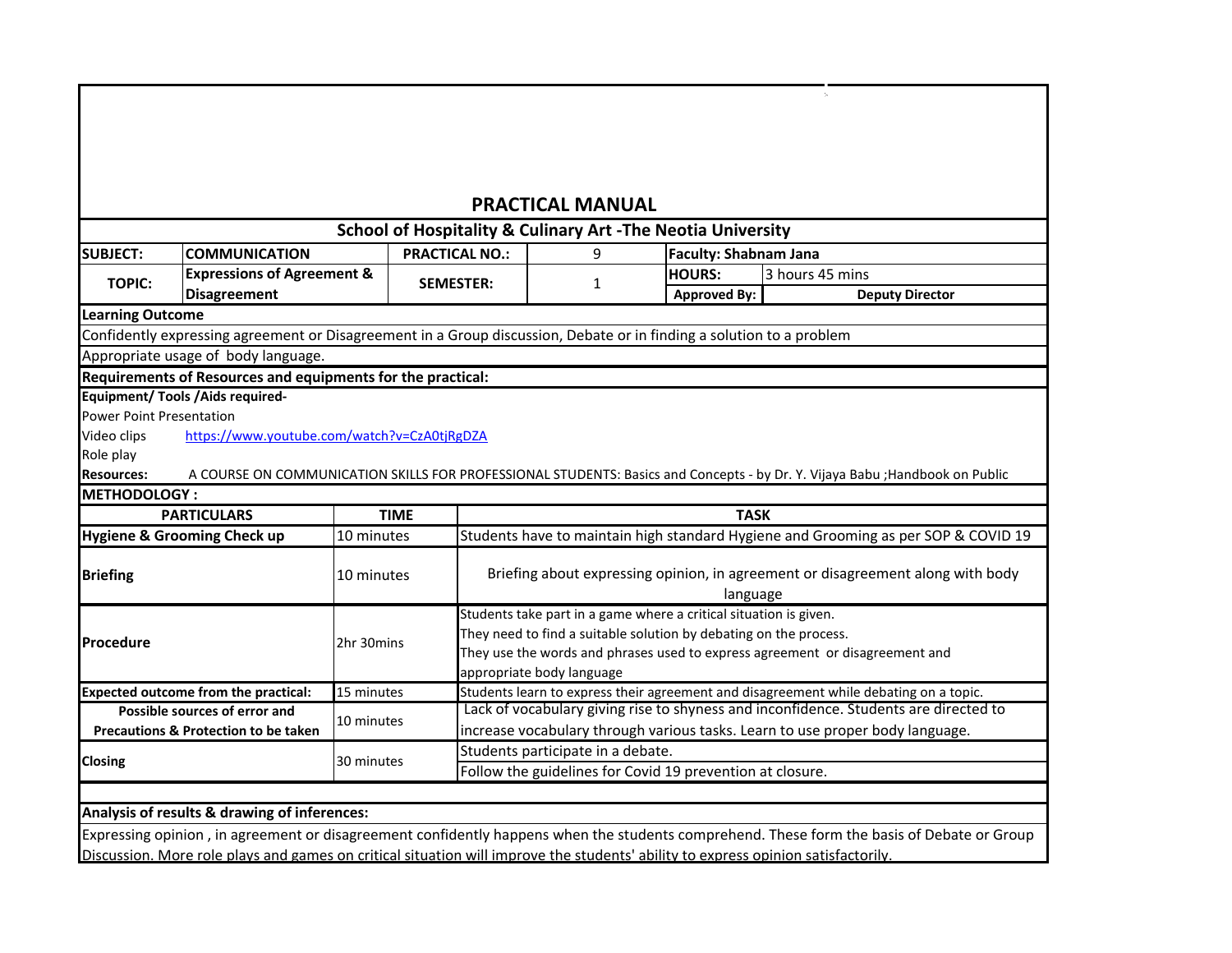|                                                       |                                                                             |             | <b>School of Hospitality &amp; Culinary Art -The Neotia University</b>                   |    |                                                                             |                 |                                                                                                                              |  |
|-------------------------------------------------------|-----------------------------------------------------------------------------|-------------|------------------------------------------------------------------------------------------|----|-----------------------------------------------------------------------------|-----------------|------------------------------------------------------------------------------------------------------------------------------|--|
| <b>SUBJECT:</b>                                       | <b>COMMUNICATION</b>                                                        |             | <b>PRACTICAL NO.:</b>                                                                    | 10 | <b>Faculty: Shabnam Jana</b>                                                |                 |                                                                                                                              |  |
| <b>TOPIC:</b>                                         | <b>Giving Directions; Asking</b><br><b>Questions</b>                        |             | <b>SEMESTER:</b>                                                                         | 1  | <b>HOURS:</b><br><b>Approved By:</b>                                        | 3 hours 45 mins | <b>Deputy Director</b>                                                                                                       |  |
| <b>Learning Outcome</b>                               |                                                                             |             |                                                                                          |    |                                                                             |                 |                                                                                                                              |  |
|                                                       | Students use appropriate words to give direction to a place satisfactorily. |             |                                                                                          |    |                                                                             |                 |                                                                                                                              |  |
|                                                       | They are able to use questions for more knowledge & understanding.          |             |                                                                                          |    |                                                                             |                 |                                                                                                                              |  |
|                                                       | Students can give directions based on a Map successfullyand ask Questions.  |             |                                                                                          |    |                                                                             |                 |                                                                                                                              |  |
|                                                       | Requirements of Resources and equipments for the practical:                 |             |                                                                                          |    |                                                                             |                 |                                                                                                                              |  |
|                                                       | <b>Equipment/ Tools / Aids required-</b>                                    |             |                                                                                          |    |                                                                             |                 |                                                                                                                              |  |
| <b>Power Point Presentation</b>                       |                                                                             |             |                                                                                          |    |                                                                             |                 |                                                                                                                              |  |
| Video clips                                           |                                                                             |             | https://www.youtube.com/watch?v=Tq_loLM2Ph4; https://www.youtube.com/watch?v=81LPEUd7Ltc |    |                                                                             |                 |                                                                                                                              |  |
|                                                       |                                                                             |             |                                                                                          |    |                                                                             |                 |                                                                                                                              |  |
|                                                       |                                                                             |             |                                                                                          |    |                                                                             |                 |                                                                                                                              |  |
|                                                       |                                                                             |             |                                                                                          |    |                                                                             |                 | A COURSE ON COMMUNICATION SKILLS FOR PROFESSIONAL STUDENTS: Basics and Concepts - by Dr. Y. Vijaya Babu ; Handbook on Public |  |
|                                                       |                                                                             |             |                                                                                          |    |                                                                             |                 |                                                                                                                              |  |
|                                                       | <b>PARTICULARS</b>                                                          | <b>TIME</b> |                                                                                          |    |                                                                             | <b>TASK</b>     |                                                                                                                              |  |
| Role play<br><b>Resources:</b><br><b>METHODOLOGY:</b> | Hygiene & Grooming Check up                                                 | 10 minutes  |                                                                                          |    |                                                                             |                 | Students have to maintain high standard Hygiene and Grooming as per SOP & COVID 19                                           |  |
|                                                       |                                                                             | 15 minutes  |                                                                                          |    |                                                                             |                 | Get the students interested in learning about the Directions and its importance                                              |  |
|                                                       |                                                                             |             |                                                                                          |    | The vocabulary related to directions & location, use of landmark            |                 |                                                                                                                              |  |
|                                                       |                                                                             | 2hr 30mins  |                                                                                          |    | Using games to physically understand the result of giving correct direction |                 |                                                                                                                              |  |
|                                                       |                                                                             |             |                                                                                          |    |                                                                             |                 | Games & Role Plays used to understand the responses to wrong direction vs right direction; Map                               |  |
|                                                       | <b>Expected outcome from the practical:</b>                                 | 15 minutes  |                                                                                          |    |                                                                             |                 | Students learn to direct correctly to obtain desired results satisfactorily; Read Map correctly.                             |  |
|                                                       | Possible sources of error and                                               |             |                                                                                          |    |                                                                             |                 | Most hesitate and make mistakes due to the lack of vocabulary related to Directions.                                         |  |
|                                                       | <b>Precautions &amp; Protection to be taken</b>                             | 15 minutes  |                                                                                          |    | Explain Map reading with proper Maps and games.                             |                 |                                                                                                                              |  |
|                                                       |                                                                             |             |                                                                                          |    | Students play a game to show the understanding of their learning.           |                 |                                                                                                                              |  |
| <b>Briefing</b><br>Procedure<br><b>Closing</b>        |                                                                             | 20 minutes  |                                                                                          |    | Follow the guidelines for Covid 19 prevention at closure.                   |                 |                                                                                                                              |  |

 $\gamma_{\rm s}$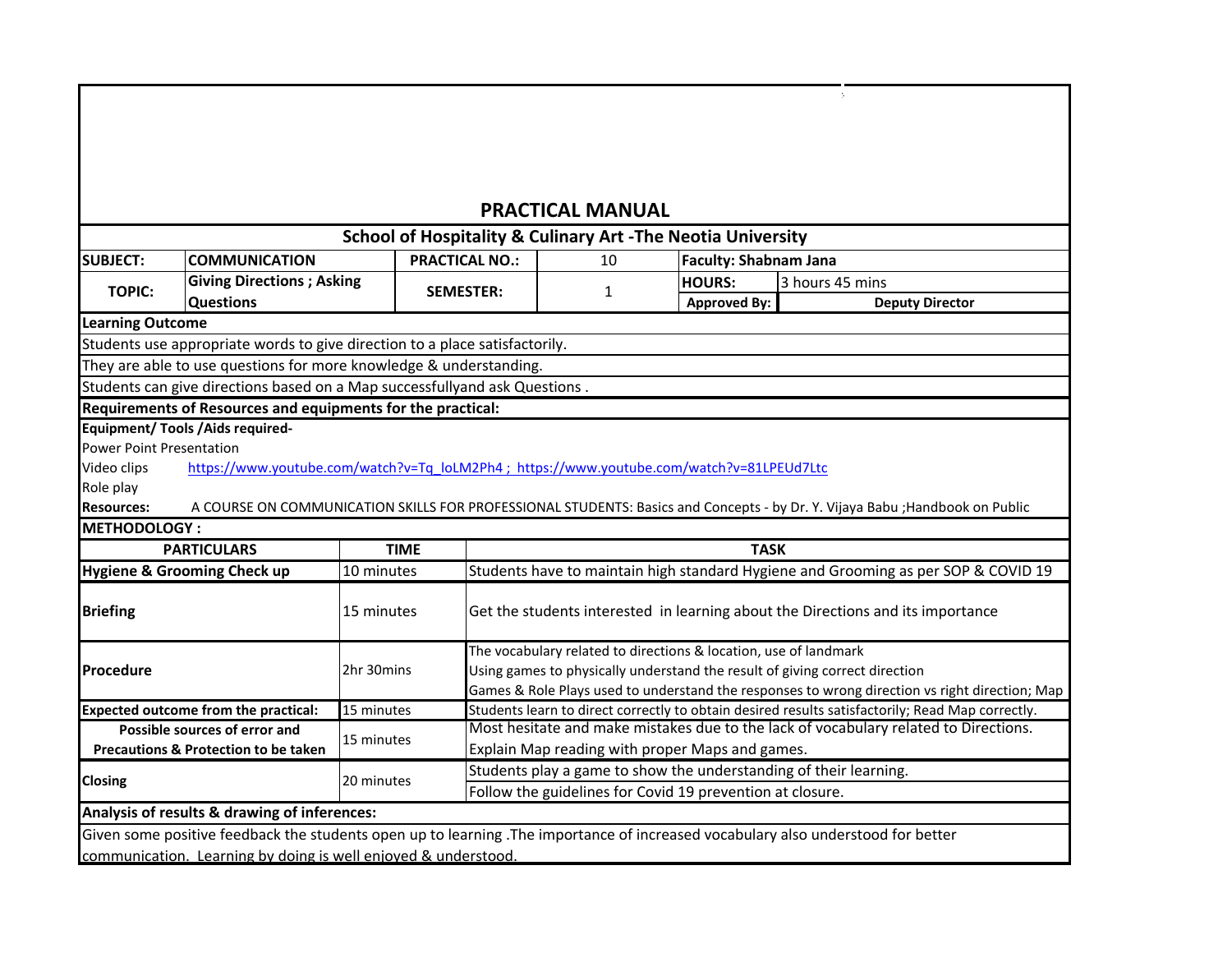| <b>PRACTICAL MANUAL</b>                                                |                                                                                 |             |                       |                                                                                     |                                                                                                                              |  |  |  |  |  |  |
|------------------------------------------------------------------------|---------------------------------------------------------------------------------|-------------|-----------------------|-------------------------------------------------------------------------------------|------------------------------------------------------------------------------------------------------------------------------|--|--|--|--|--|--|
| <b>School of Hospitality &amp; Culinary Art -The Neotia University</b> |                                                                                 |             |                       |                                                                                     |                                                                                                                              |  |  |  |  |  |  |
| <b>SUBJECT:</b>                                                        | <b>COMMUNICATION</b>                                                            |             | <b>PRACTICAL NO.:</b> | 11                                                                                  | Faculty: Shabnam Jana                                                                                                        |  |  |  |  |  |  |
| <b>TOPIC:</b>                                                          | <b>Telephone Handling</b>                                                       |             | <b>SEMESTER:</b>      | $\mathbf{1}$                                                                        | 3 hours 45 mins<br><b>HOURS:</b>                                                                                             |  |  |  |  |  |  |
|                                                                        |                                                                                 |             |                       |                                                                                     | <b>Approved By:</b><br><b>Deputy Director</b>                                                                                |  |  |  |  |  |  |
| <b>Learning Outcome</b>                                                |                                                                                 |             |                       |                                                                                     |                                                                                                                              |  |  |  |  |  |  |
|                                                                        | Students learn the importance of telephone handling depending upon the purpose. |             |                       |                                                                                     |                                                                                                                              |  |  |  |  |  |  |
|                                                                        | Students handle telephone calls correctly                                       |             |                       |                                                                                     |                                                                                                                              |  |  |  |  |  |  |
|                                                                        | Requirements of Resources and equipments for the practical:                     |             |                       |                                                                                     |                                                                                                                              |  |  |  |  |  |  |
|                                                                        | Equipment/ Tools / Aids required-                                               |             |                       |                                                                                     |                                                                                                                              |  |  |  |  |  |  |
| <b>Power Point Presentation</b>                                        |                                                                                 |             |                       |                                                                                     |                                                                                                                              |  |  |  |  |  |  |
| Video clips                                                            |                                                                                 |             |                       |                                                                                     | https://www.youtube.com/watch?v=O69grhOZcbk ;https://www.youtube.com/watch?v=KsDqa3eqvuw                                     |  |  |  |  |  |  |
| Dummy telephone                                                        |                                                                                 |             |                       |                                                                                     |                                                                                                                              |  |  |  |  |  |  |
| Resources:                                                             |                                                                                 |             |                       |                                                                                     | A COURSE ON COMMUNICATION SKILLS FOR PROFESSIONAL STUDENTS: Basics and Concepts - by Dr. Y. Vijaya Babu ; Handbook on Public |  |  |  |  |  |  |
| <b>METHODOLOGY:</b>                                                    | <b>PARTICULARS</b>                                                              | <b>TIME</b> |                       |                                                                                     | <b>TASK</b>                                                                                                                  |  |  |  |  |  |  |
|                                                                        | Hygiene & Grooming Check up                                                     | 10 minutes  |                       |                                                                                     | Students have to maintain high standard Hygiene and Grooming as per SOP & COVID 19                                           |  |  |  |  |  |  |
|                                                                        |                                                                                 |             |                       |                                                                                     |                                                                                                                              |  |  |  |  |  |  |
| <b>Briefing</b>                                                        |                                                                                 | 15 minutes  |                       | The difference between a conventional mail & email. The advantages & disadvantages. |                                                                                                                              |  |  |  |  |  |  |
|                                                                        |                                                                                 |             |                       | The effect of Social Media, Do's & Don'ts                                           |                                                                                                                              |  |  |  |  |  |  |
|                                                                        |                                                                                 |             |                       |                                                                                     | Give a demo to the students about telephone handling.                                                                        |  |  |  |  |  |  |
|                                                                        |                                                                                 |             |                       |                                                                                     | The advantages & disadvantages of telephonic conversaion.                                                                    |  |  |  |  |  |  |
| Procedure                                                              |                                                                                 | 2hr 30mins  |                       | Do's & Don'ts                                                                       |                                                                                                                              |  |  |  |  |  |  |
|                                                                        |                                                                                 |             |                       |                                                                                     | Students practice the telephone handling in groups.                                                                          |  |  |  |  |  |  |
|                                                                        | <b>Expected outcome from the practical:</b>                                     | 15 minutes  |                       |                                                                                     | Students learn the appropriate handling of telephone.                                                                        |  |  |  |  |  |  |
|                                                                        | Possible sources of error and                                                   | 15 minutes  |                       |                                                                                     | Using improper phrases, wrong salutation, greetings, etc. One needs to understand the                                        |  |  |  |  |  |  |
|                                                                        |                                                                                 |             |                       |                                                                                     | importance of telephone hndling as it is the quickest and common form                                                        |  |  |  |  |  |  |
|                                                                        | Precautions & Protection to be taken                                            |             |                       |                                                                                     |                                                                                                                              |  |  |  |  |  |  |
|                                                                        |                                                                                 |             |                       |                                                                                     | Students need to write dialouges on different cases of telephonic handling. The                                              |  |  |  |  |  |  |
| Closing                                                                |                                                                                 | 20 minutes  |                       |                                                                                     | Follow the guidelines for Covid 19 prevention at closure.                                                                    |  |  |  |  |  |  |
|                                                                        |                                                                                 |             |                       |                                                                                     |                                                                                                                              |  |  |  |  |  |  |
|                                                                        |                                                                                 |             |                       |                                                                                     |                                                                                                                              |  |  |  |  |  |  |
|                                                                        | Analysis of results & drawing of inferences:                                    |             |                       |                                                                                     |                                                                                                                              |  |  |  |  |  |  |

٦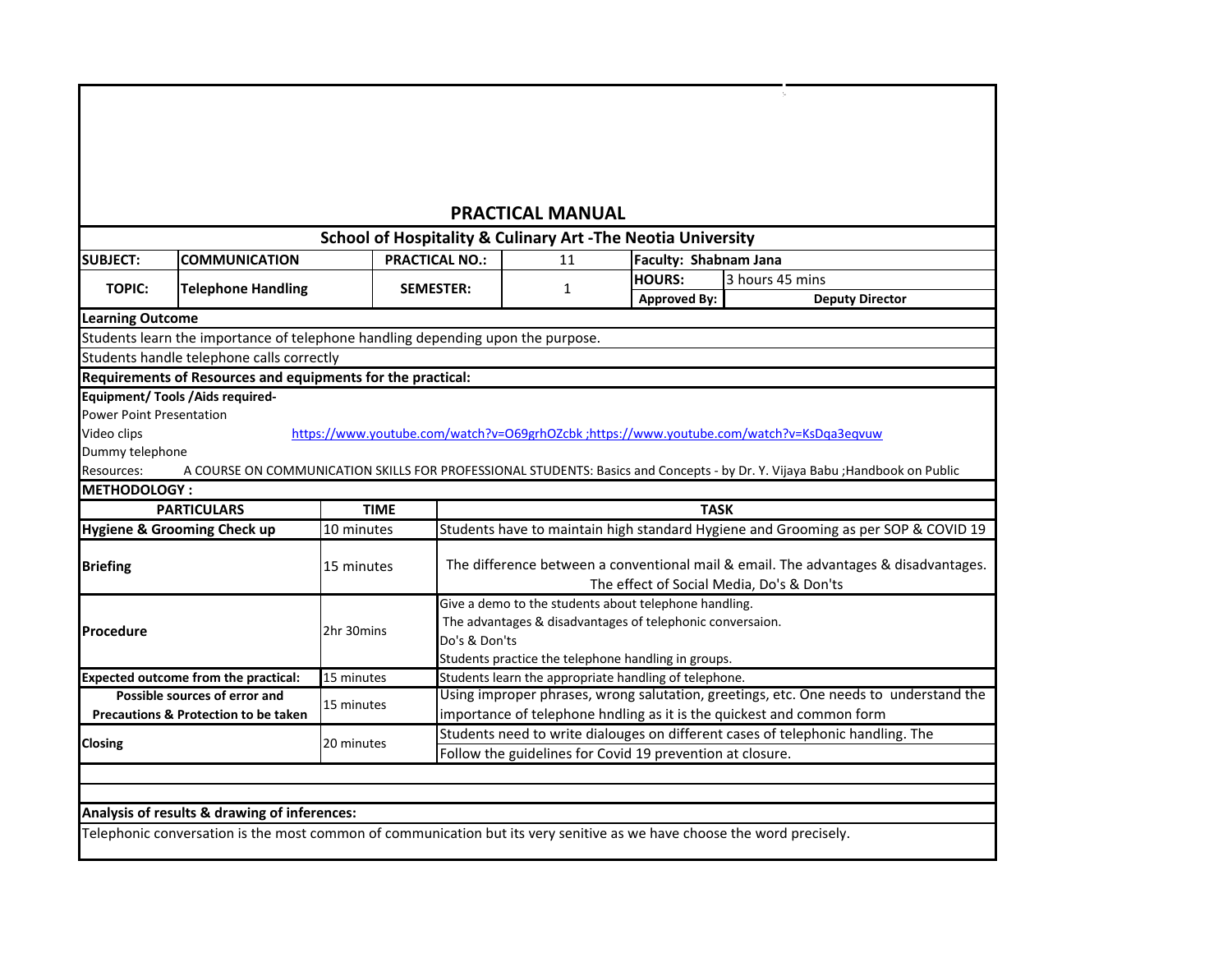|                                                                                                                            |                                                                                         |             |                       | <b>School of Hospitality &amp; Culinary Art -The Neotia University</b>                                                                                                                                                                                                               | <b>PRACTICAL MANUAL</b>              |                              |                 |                        |                                                                                          |
|----------------------------------------------------------------------------------------------------------------------------|-----------------------------------------------------------------------------------------|-------------|-----------------------|--------------------------------------------------------------------------------------------------------------------------------------------------------------------------------------------------------------------------------------------------------------------------------------|--------------------------------------|------------------------------|-----------------|------------------------|------------------------------------------------------------------------------------------|
| <b>SUBJECT:</b>                                                                                                            | <b>COMMUNICATION</b><br><b>Responding to Complaints &amp;</b><br>Apologising            |             | <b>PRACTICAL NO.:</b> | 12                                                                                                                                                                                                                                                                                   |                                      | <b>Faculty: Shabnam Jana</b> |                 |                        |                                                                                          |
| <b>TOPIC:</b>                                                                                                              |                                                                                         |             | <b>SEMESTER:</b>      | 1                                                                                                                                                                                                                                                                                    | <b>HOURS:</b><br><b>Approved By:</b> |                              | 3 hours 45 mins | <b>Deputy Director</b> |                                                                                          |
| <b>Learning outcome</b>                                                                                                    |                                                                                         |             |                       |                                                                                                                                                                                                                                                                                      |                                      |                              |                 |                        |                                                                                          |
| Students learn to handle complaints with apologies efficiently.                                                            |                                                                                         |             |                       |                                                                                                                                                                                                                                                                                      |                                      |                              |                 |                        |                                                                                          |
| Requirements of Resources and equipments for the practical:                                                                |                                                                                         |             |                       |                                                                                                                                                                                                                                                                                      |                                      |                              |                 |                        |                                                                                          |
| <b>Power Point Presentation</b><br>Video clips                                                                             | https://www.youtube.com/watch?v=znGci0chZ7w;https://www.youtube.com/watch?v=Lpkjfj7G73Y |             |                       |                                                                                                                                                                                                                                                                                      |                                      |                              |                 |                        |                                                                                          |
|                                                                                                                            |                                                                                         |             |                       | A COURSE ON COMMUNICATION SKILLS FOR PROFESSIONAL STUDENTS: Basics and Concepts - by Dr. Y. Vijaya Babu ; Handbook on Public                                                                                                                                                         |                                      |                              |                 |                        |                                                                                          |
| <b>PARTICULARS</b>                                                                                                         |                                                                                         | <b>TIME</b> |                       |                                                                                                                                                                                                                                                                                      |                                      | <b>TASK</b>                  |                 |                        |                                                                                          |
|                                                                                                                            |                                                                                         | 10 minutes  |                       |                                                                                                                                                                                                                                                                                      |                                      |                              |                 |                        | Students have to maintain high standard Hygiene and Grooming as per SOP & COVID 19       |
| Role play<br><b>Resources</b><br><b>METHODOLOGY:</b><br>Hygiene & Grooming Check up<br><b>Briefing</b>                     |                                                                                         | 15 minutes  |                       | use of body language                                                                                                                                                                                                                                                                 |                                      |                              |                 |                        | Briefing the students about Complaint handling and apologising along with appropriate    |
|                                                                                                                            |                                                                                         | 2hr 30mins  |                       | Use Role Play in handling complaints and Apologising based on the following:<br>Respond specifically to the issues of complaint<br>Provide specific apology acknowledging any mistake<br>By stating exactly what is intended to be done and propose to improve the experience of the |                                      |                              |                 |                        |                                                                                          |
|                                                                                                                            |                                                                                         | 15 minutes  |                       | Students learn to Handle Complaints effectively.                                                                                                                                                                                                                                     |                                      |                              |                 |                        |                                                                                          |
| Procedure<br>Expected outcome from the practical:<br>Possible sources of error and<br>Precautions & Protection to be taken |                                                                                         | 15 minutes  |                       | helplessness or ignore it as trivial. Do not argue or be impatient                                                                                                                                                                                                                   |                                      |                              |                 |                        | Whether it is one's fault or not, the complainant needs an aplogy. Do not express anger, |

 $\gamma_{\rm c}$ 

Not to take any complaints personally. Students need to understand that patience and taking charge of the situation is the key to positive complaint handling.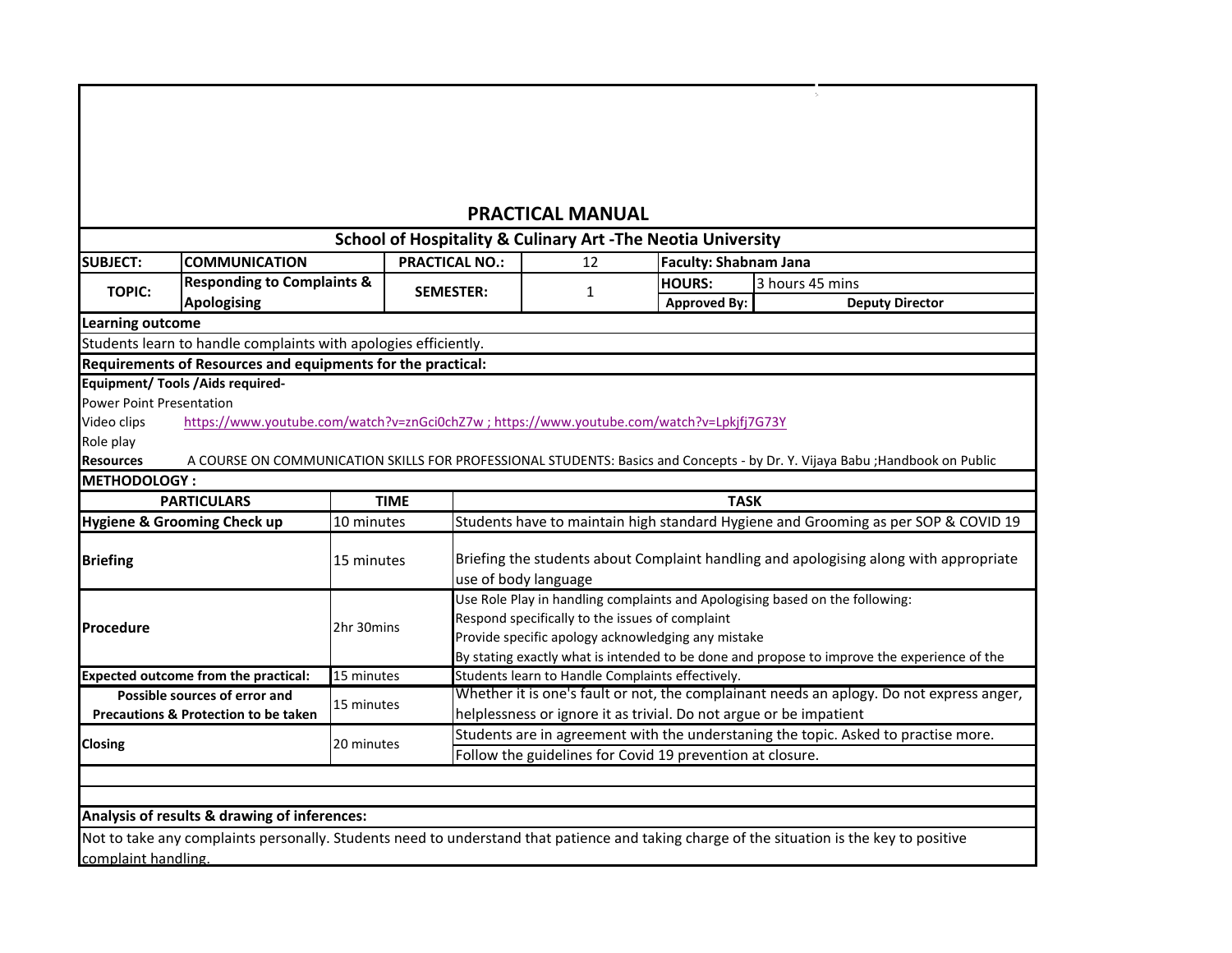|                                                                              |             |                                                                                                                                                                               | <b>PRACTICAL MANUAL</b>                     |                                                                         |                                                                                                                              |  |
|------------------------------------------------------------------------------|-------------|-------------------------------------------------------------------------------------------------------------------------------------------------------------------------------|---------------------------------------------|-------------------------------------------------------------------------|------------------------------------------------------------------------------------------------------------------------------|--|
|                                                                              |             |                                                                                                                                                                               |                                             | <b>School of Hospitality &amp; Culinary Art - The Neotia University</b> |                                                                                                                              |  |
| <b>SUBJECT:</b><br><b>COMMUNICATION</b>                                      |             | <b>PRACTICAL NO.:</b>                                                                                                                                                         | 13<br>$\mathbf{1}$                          | <b>Faculty: Shabnam Jana</b>                                            |                                                                                                                              |  |
| <b>TOPIC:</b><br>The Art of Saying 'No'                                      |             | <b>SEMESTER:</b>                                                                                                                                                              |                                             | <b>HOURS:</b>                                                           | 3 hours 45 mins                                                                                                              |  |
|                                                                              |             |                                                                                                                                                                               |                                             | <b>Approved By:</b>                                                     | <b>Deputy Director</b>                                                                                                       |  |
| <b>Learning Outcome</b>                                                      |             |                                                                                                                                                                               |                                             |                                                                         |                                                                                                                              |  |
| Students learn to say NO gently and effectively without hurting anyone.      |             |                                                                                                                                                                               |                                             |                                                                         |                                                                                                                              |  |
| Requirements of Resources and equipments for the practical:                  |             |                                                                                                                                                                               |                                             |                                                                         |                                                                                                                              |  |
| Equipment/ Tools / Aids required-                                            |             |                                                                                                                                                                               |                                             |                                                                         |                                                                                                                              |  |
| <b>Power Point Presentation</b>                                              |             |                                                                                                                                                                               |                                             |                                                                         |                                                                                                                              |  |
| https://www.youtube.com/watch?v=c-UPNZImsjU<br>Video clips                   |             |                                                                                                                                                                               |                                             |                                                                         |                                                                                                                              |  |
| Role play                                                                    |             |                                                                                                                                                                               |                                             |                                                                         |                                                                                                                              |  |
| <b>Resources:</b>                                                            |             |                                                                                                                                                                               |                                             |                                                                         | A COURSE ON COMMUNICATION SKILLS FOR PROFESSIONAL STUDENTS: Basics and Concepts - by Dr. Y. Vijaya Babu ; Handbook on Public |  |
| <b>METHODOLOGY:</b>                                                          |             |                                                                                                                                                                               |                                             |                                                                         |                                                                                                                              |  |
| <b>PARTICULARS</b>                                                           | <b>TIME</b> |                                                                                                                                                                               |                                             | <b>TASK</b>                                                             |                                                                                                                              |  |
| <b>Hygiene &amp; Grooming Check up</b>                                       | 10 minutes  |                                                                                                                                                                               |                                             |                                                                         | Students have to maintain high standard Hygiene and Grooming as per SOP & COVID 19                                           |  |
|                                                                              |             | Briefing the students about being polite yet assertive, using proper body                                                                                                     |                                             |                                                                         |                                                                                                                              |  |
| <b>Briefing</b>                                                              | 15 minutes  | language; Importance of saying "NO"                                                                                                                                           |                                             |                                                                         |                                                                                                                              |  |
|                                                                              |             |                                                                                                                                                                               |                                             |                                                                         |                                                                                                                              |  |
|                                                                              |             |                                                                                                                                                                               |                                             | Productivity is reduced if too many commitments are taken.              |                                                                                                                              |  |
| Procedure                                                                    | 2hr 30mins  | To stay productive, and minimize stress, one has to learn the Gentle Art of Saying No<br>Prorities need to be set, Time to be Valued, Pre-empt requests, Express jeopardising |                                             |                                                                         |                                                                                                                              |  |
|                                                                              |             |                                                                                                                                                                               |                                             |                                                                         |                                                                                                                              |  |
|                                                                              |             |                                                                                                                                                                               |                                             |                                                                         | productivity with over loaded commitments. Use Role Play for better understanding                                            |  |
| <b>Expected outcome from the practical:</b><br>Possible sources of error and | 15 minutes  |                                                                                                                                                                               | Students learn the art of saying NO gently. |                                                                         | Being rude while saying No. Afraid to hurt someone or avoid confrontation leads to                                           |  |
| Precautions & Protection to be taken                                         | 15 minutes  |                                                                                                                                                                               |                                             |                                                                         | saying YES. Always trying to please everybody makes it difficult to say NO.                                                  |  |
|                                                                              |             |                                                                                                                                                                               |                                             | A short test on situations where to say YES or NO.                      |                                                                                                                              |  |
|                                                                              |             |                                                                                                                                                                               |                                             |                                                                         |                                                                                                                              |  |
| <b>Closing</b>                                                               | 20 minutes  |                                                                                                                                                                               |                                             | Follow the guidelines for Covid 19 prevention at closure.               |                                                                                                                              |  |

 $\sim$ 

Fear of other consequences,when we say 'No' to people, who are in higher position than us. Saying 'No' isn't easy. That is because the word 'No' tends to be associated with negativity;Self-realization;Self- -monitoring; Constant Attention & Practise will help it make easy.